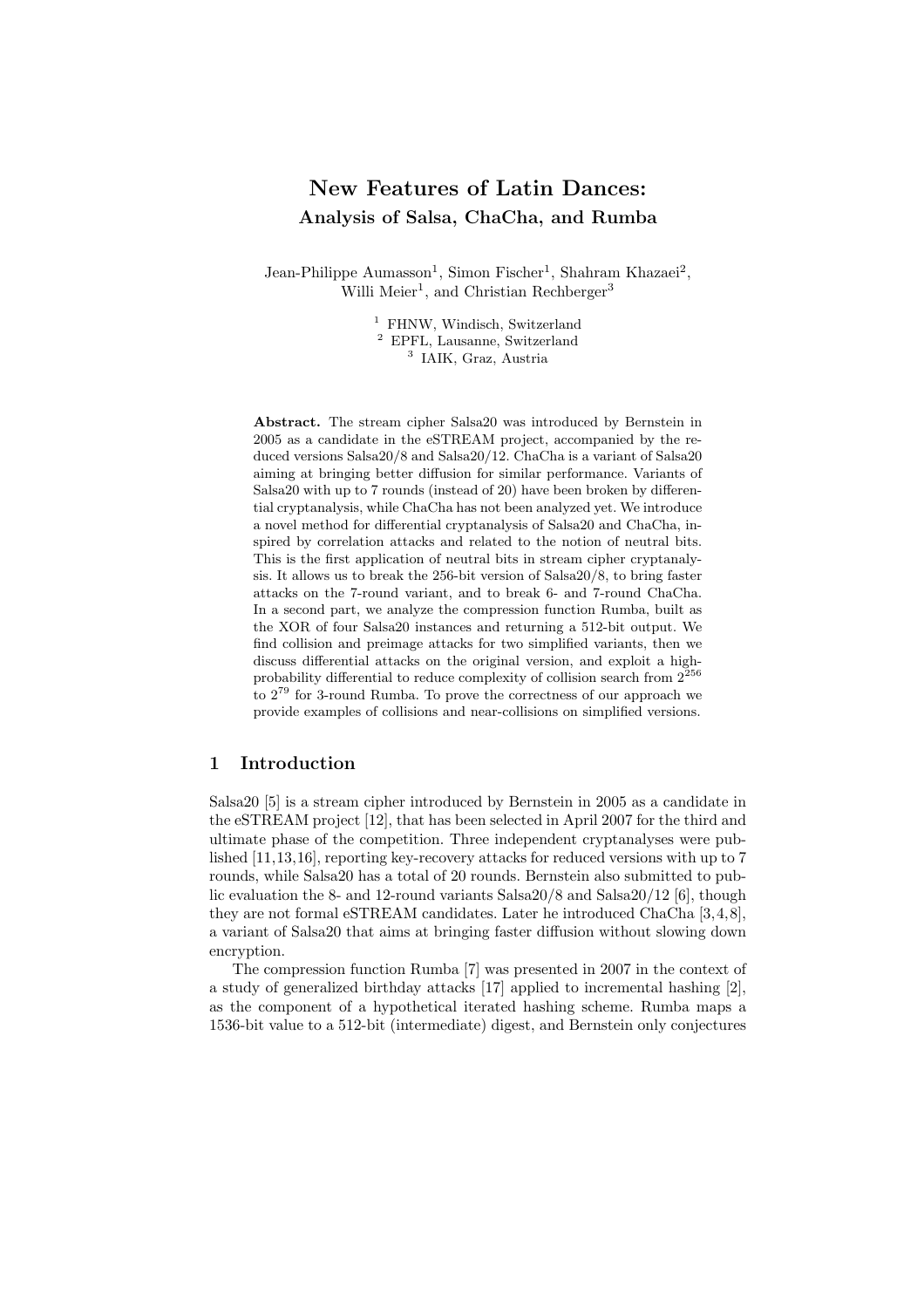collision resistance for this function, letting a further convenient operating mode provide extra security properties as pseudo-randomness.

Related Work. Variants of Salsa20 up to 7 rounds have been broken by differential cryptanalysis, exploiting a truncated differential over 3 or 4 rounds. The knowledge of less than 256 key bits can be sufficient for observing a difference in the state after three or four rounds, given a block of keystream of up to seven rounds of Salsa20. In 2005, Crowley [11] reported a 3-round differential, and built upon this an attack on Salsa20/5 within claimed  $2^{165}$  trials. In 2006, Fischer et al. [13] exploited a 4-round differential to attack Salsa20/6 within claimed  $2^{177}$ trials. In 2007, Tsunoo et al. [16] attacked Salsa  $20/7$  within about  $2^{190}$  trials, still exploiting a 4-round differential, and also claimed a break of Salsa20/8. However, the latter attack is effectively slower than brute force, cf. §3.5. Tsunoo et al. notably improve from previous attacks by reducing the guesses to certain bits—rather than guessing whole key words—using nonlinear approximation of integer addition. Eventually, no attack on ChaCha or Rumba has been published so far.

Contribution. We introduce a novel method for attacking Salsa20 and ChaCha (and potentially other ciphers) inspired from correlation attacks, and from the notion of neutral bit, introduced by Biham and Chen [9] for attacking SHA-0. More precisely, we use an empirical measure of the correlation between certain key bits of the state and the bias observed after working a few rounds backward, in order to split key bits into two subsets: the extremely relevant key bits to be subjected to an exhaustive search and filtered by observations of a biased output-difference value,and the less significant key bits ultimately determined by exhaustive search. To the best of our knowledge, this is the first time that neutral bits are used for the analysis of stream ciphers. Our results are summarized in Tab. 1. We present the first key-recovery attack for the 256-bit version of Salsa20/8, improve the previous attack on 7-round Salsa20 by a factor  $2^{39}$ , and present attacks on ChaCha up to 7 rounds. The 128-bit versions are also investigated. In a second part, we first show collision and preimage attacks for simplified versions of Rumba, then we present a differential analysis of the original version using the methods of linearization and neutral bits: our main result is a collision attack for 3-round Rumba running in about  $2^{79}$  trials (compared to  $2^{256}$  with a birthday attack). We also give examples of near-collisions over three and four rounds.

Table 1. Complexity of the best attacks known, with success probability 1/2.

|        |           | Salsa20/7 Salsa20/8 ChaCha6 ChaCha7 Rumba3 |           |     |     |
|--------|-----------|--------------------------------------------|-----------|-----|-----|
| Before | $2^{190}$ | 255                                        | 255       | 255 | 256 |
| Now    | $2^{151}$ | 251                                        | $2^{139}$ | 248 | 279 |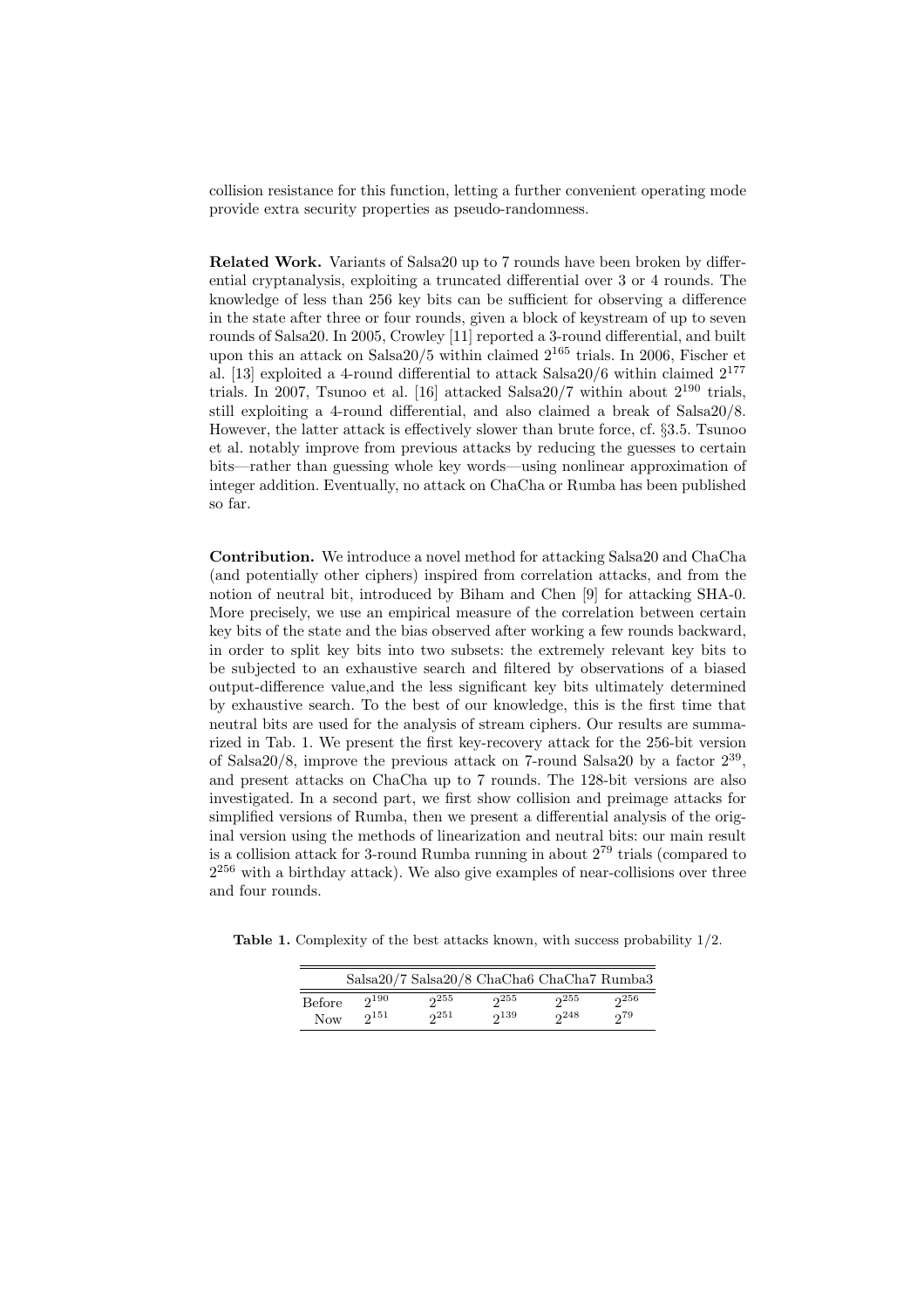Road Map. We first recall the definitions of Salsa20, ChaCha, and Rumba in §2, then §3 describes our attacks on Salsa20 and ChaCha, and §4 presents our cryptanalysis of Rumba. The appendices give the sets of constant values, and some parameters necessary to reproduce our attacks.

# 2 Specification of Primitives

In this section, we give a concise description of the stream ciphers Salsa20 and ChaCha, and of the compression function Rumba.

#### 2.1 Salsa20

The stream cipher Salsa20 operates on 32-bit words, takes as input a 256-bit key  $k = (k_0, k_1, \ldots, k_7)$  and a 64-bit nonce  $v = (v_0, v_1)$ , and produces a sequence of 512-bit keystream blocks. The *i*-th block is the output of the  $Salsa20$  function, that takes as input the key, the nonce, and a 64-bit counter  $t = (t_0, t_1)$  corresponding to the integer i. This function acts on the  $4 \times 4$  matrix of 32-bit words written as  $\overline{\phantom{a}}$  $\mathbf{r}$  $\overline{\phantom{a}}$  $\mathbf{r}$ 

$$
X = \begin{pmatrix} x_0 & x_1 & x_2 & x_3 \\ x_4 & x_5 & x_6 & x_7 \\ x_8 & x_9 & x_{10} & x_{11} \\ x_{12} & x_{13} & x_{14} & x_{15} \end{pmatrix} = \begin{pmatrix} c_0 & k_0 & k_1 & k_2 \\ k_3 & c_1 & v_0 & v_1 \\ t_0 & t_1 & c_2 & k_4 \\ k_5 & k_6 & k_7 & c_3 \end{pmatrix} . \tag{1}
$$

The  $c_i$ 's are predefined constants (see Appendix A). There is also a mode for a 128-bit key k', where the 256 key bits in the matrix are filled with  $k = k' || k'$ . If not mentioned otherwise, we focus on the 256-bit version. A keystream block Z is then defined as

$$
Z = X + X^{20} \tag{2}
$$

where "+" symbolizes wordwise integer addition, and where  $X^r = \text{Round}^r(X)$ with the round function Round of Salsa20. The round function is based on the following nonlinear operation (also called the quarterround function), which transforms a vector  $(x_0, x_1, x_2, x_3)$  to  $(z_0, z_1, z_2, z_3)$  by sequentially computing

$$
z_1 = x_1 \oplus [(x_3 + x_0) \ll 7]
$$
  
\n
$$
z_2 = x_2 \oplus [(x_0 + z_1) \ll 9]
$$
  
\n
$$
z_3 = x_3 \oplus [(z_1 + z_2) \ll 13]
$$
  
\n
$$
z_0 = x_0 \oplus [(z_2 + z_3) \ll 18].
$$
\n(3)

In odd numbers of rounds (which are called columnrounds in the original specification of Salsa20), the nonlinear operation is applied to the columns  $(x_0, x_4, x_8, x_{12})$ ,  $(x_5, x_9, x_{13}, x_1), (x_{10}, x_{14}, x_2, x_6), (x_{15}, x_3, x_7, x_{11}).$  In even numbers of rounds (which are also called the rowrounds), the nonlinear operation is applied to the rows  $(x_0, x_1, x_2, x_3), (x_5, x_6, x_7, x_4), (x_{10}, x_{11}, x_8, x_9), (x_{15}, x_{12}, x_{13}, x_{14}).$  We write Salsa20/R for R-round variants, i.e. with  $Z = X + X<sup>R</sup>$ . Note that the rround inverse  $X^{-r} = \text{Round}^{-r}(X)$  is defined differently whether it inverts after an odd or and even number of rounds.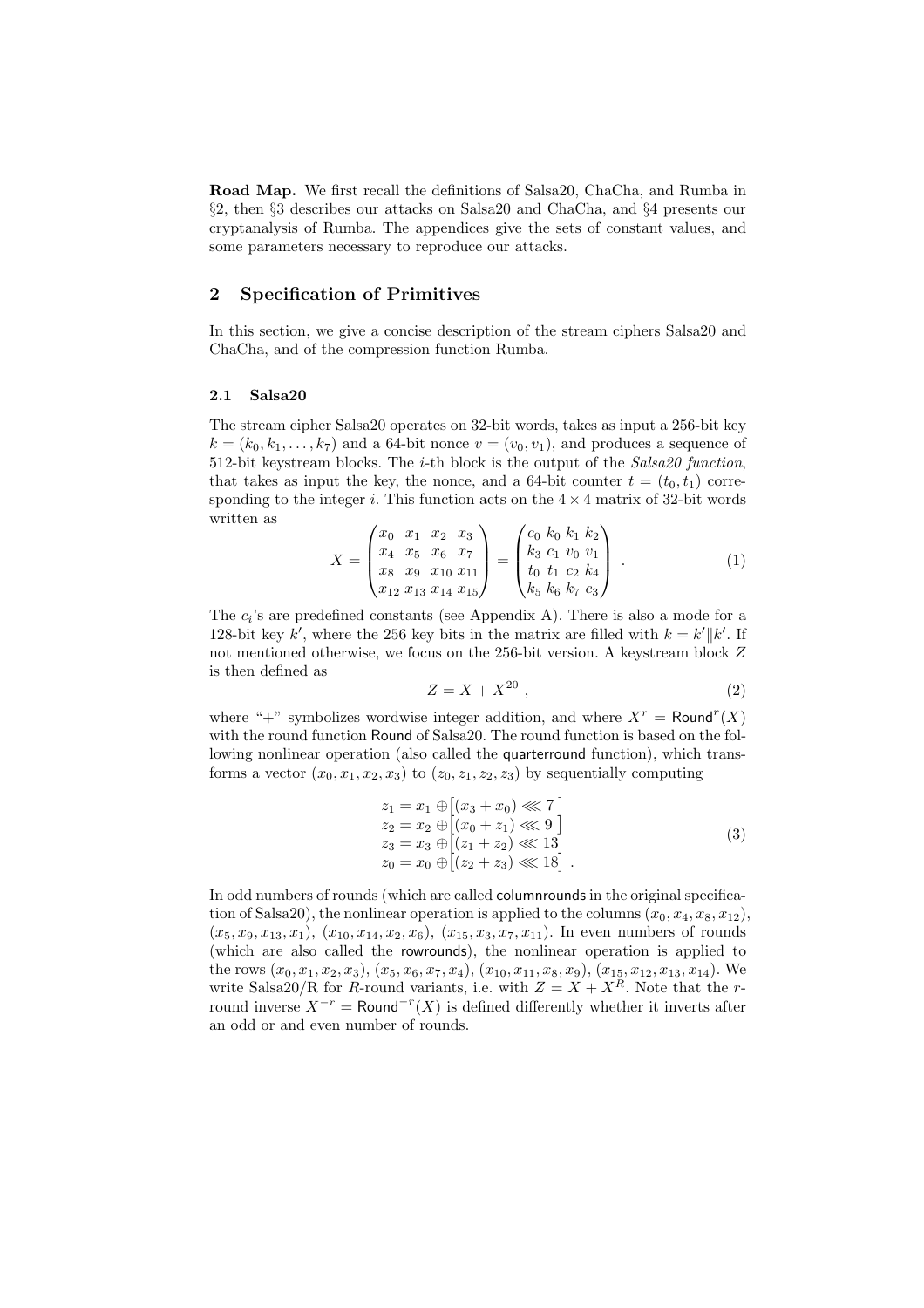## 2.2 ChaCha

ChaCha is similar to Salsa20 with the following modifications

1. The input words are placed differently in the initial matrix:

$$
X = \begin{pmatrix} x_0 & x_1 & x_2 & x_3 \\ x_4 & x_5 & x_6 & x_7 \\ x_8 & x_9 & x_{10} & x_{11} \\ x_{12} & x_{13} & x_{14} & x_{15} \end{pmatrix} = \begin{pmatrix} c_0 & c_1 & c_2 & c_3 \\ k_0 & k_1 & k_2 & k_3 \\ k_4 & k_5 & k_6 & k_7 \\ t_0 & t_1 & v_0 & v_1 \end{pmatrix} . \tag{4}
$$

2. The nonlinear operation of Round transforms a vector  $(x_0, x_1, x_2, x_3)$  to  $(z_0, z_1, z_2, z_3)$  by sequentially computing

$$
b_0 = x_0 + x_1, b_3 = (x_3 \oplus b_0) \ll 16b_2 = x_2 + b_3, b_1 = (x_1 \oplus b_2) \ll 12z_0 = b_0 + b_1, z_3 = (b_3 \oplus z_0) \ll 8z_2 = b_2 + z_3, z_1 = (b_1 \oplus z_2) \ll 7.
$$
 (5)

3. The round function is defined differently: in odd numbers of rounds, the nonlinear operation is applied to the columns  $(x_0, x_4, x_8, x_{12})$ ,  $(x_1, x_5, x_9, x_{13})$ ,  $(x_2, x_6, x_{10}, x_{14}), (x_3, x_7, x_{11}, x_{15}),$  and in even numbers of rounds, the nonlinear operation is applied to the diagonals  $(x_0, x_5, x_{10}, x_{15})$ ,  $(x_1, x_6, x_{11}, x_{12})$ ,  $(x_2, x_7, x_8, x_{13}), (x_3, x_4, x_9, x_{14}),$  see [3] for details.

As for Salsa20, the round function of ChaCha is trivially invertible. R-round variants are denoted ChaChaR. The core function of ChaCha suggests that "the big advantage of ChaCha over Salsa20 is the diffusion, which at least at first glance looks considerably faster" [4].

#### 2.3 Rumba

Rumba is a compression function built on Salsa20, mapping a 1536-bit message to a 512-bit value. The input M is parsed as four 384-bit chunks  $M_0, \ldots, M_3$ , and Rumba's output is

$$
\begin{aligned} \text{Rumba}(M) &= F_0(M_0) \oplus F_1(M_1) \oplus F_2(M_2) \oplus F_3(M_3) \\ &= (X_0 + X_0^{20}) \oplus (X_1 + X_1^{20}) \oplus (X_2 + X_2^{20}) \oplus (X_3 + X_3^{20}) \;, \end{aligned} \tag{6}
$$

where each  $F_i$  is an instance of the function Salsa 20 with distinct diagonal constants (see Appendix A). The 384-bit input chunk  $M_i$  along with the corresponding 128-bit diagonal constants are then used to fill up the corresponding input matrix  $X_i$ . A single word j of  $X_i$  is denoted  $x_{i,j}$ . Note that the functions  $F_i$  include the feedforward operation of Salsa20. RumbaR stands for R-round variant.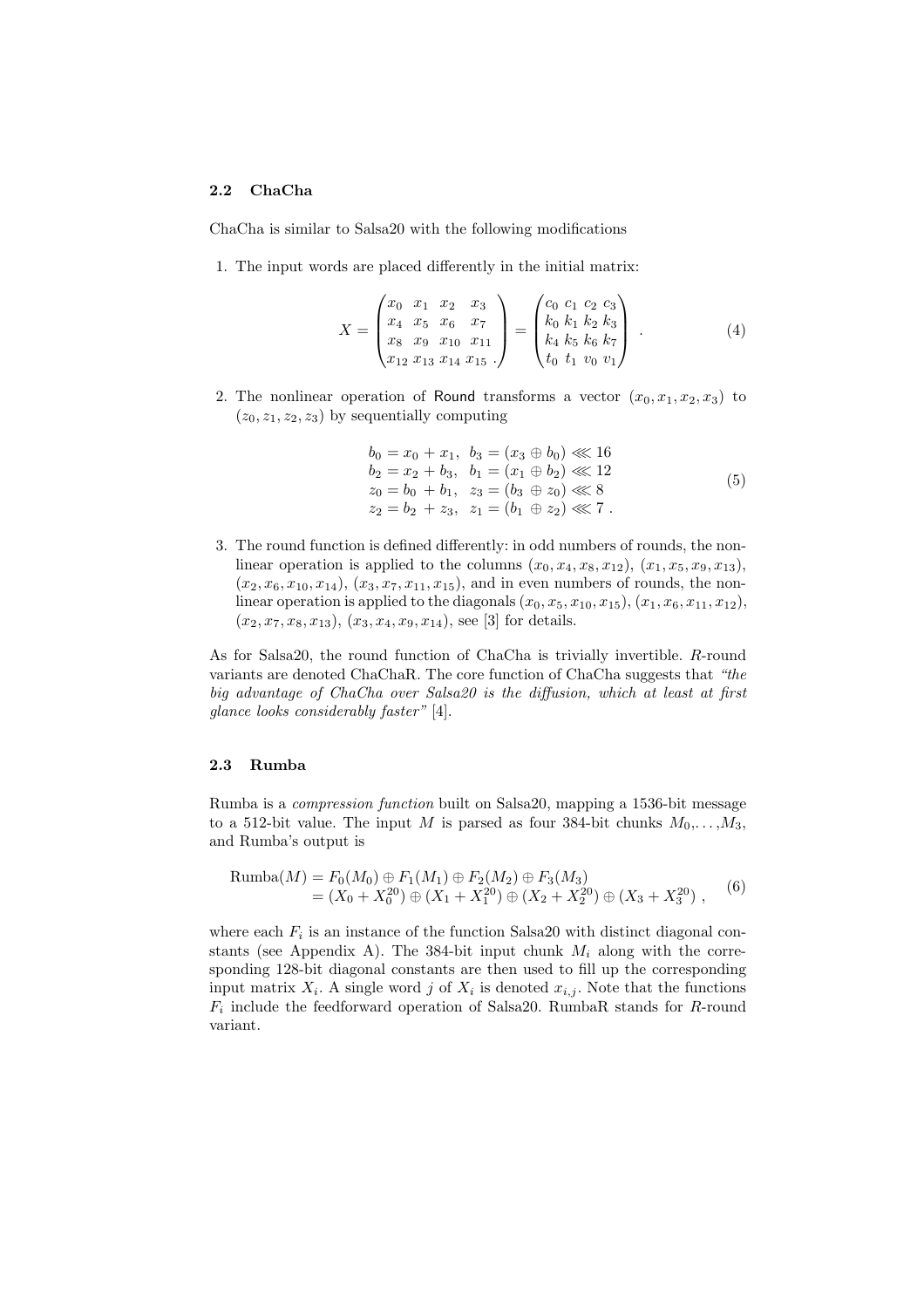# 3 Differential Analysis of Salsa20 and ChaCha

This section introduces differential attacks based on a new technique called probabilistic neutral bits (shortcut PNB's). To apply it to Salsa20 and ChaCha, we first identify optimal choices of truncated differentials, then we describe a general framework for probabilistic backwards computation, and introduce the notion of PNB's along with a method to find them. Then, we outline the overall attack, and present concrete attacks for Salsa20/7, Salsa20/8, ChaCha6, and ChaCha7. Eventually, we discuss our attack scenarios and possibilities of improvements.

## 3.1 Choosing a Differential

Let  $x_i$  be the *i*-th word of the matrix-state X, and  $x'_i$  an associated word with the difference  $\Delta_i^0 = x_i \oplus x'_i$ . The *j*-th bit of  $x_i$  is denoted  $[x_i]_j$ . We use (truncated) input/output differentials for the input  $X$ , with a single-bit input-difference  $[\Delta_i^0]_j = 1$  in the nonce, and consider a single-bit output-difference  $[\Delta_p^r]_q$  after r rounds in X<sup>r</sup>. Such a differential is denoted  $(\lfloor \Delta_p^r \rfloor_q | \lfloor \Delta_i^0 \rfloor_j)$ . For a fixed key, the bias  $\varepsilon_d$  of the output-difference is defined by

$$
\Pr_{v,t} \{ [\Delta_p^r]_q = 1 \mid [\Delta_i^0]_j \} = \frac{1}{2} (1 + \varepsilon_d) \;, \tag{7}
$$

where the probability holds over all nonces and counters. Furthermore, considering key as a random variable, we denote the median value of of  $\varepsilon_d$  by  $\varepsilon_d^*$ . Hence, for half of the keys this differential will have a bias of at least  $\varepsilon_d^*$ . Note that our statistical model considers a (uniformly) random value of the counter. In the following, we use the shortcuts  $\mathcal{ID}$  and  $\mathcal{OD}$  for input- and output-difference.

#### 3.2 Probabilistic Backwards Computation

In the following, assume that the differential  $([\Delta_p^r]_q \mid [\Delta_i^0]_j)$  of bias  $\varepsilon_d$  is fixed, and the corresponding outputs  $Z$  and  $Z'$  are observed for nonce v, counter t and key k. Having k, v and t, one can invert the operations in  $Z = X + X<sup>R</sup>$ and  $Z' = X' + (X')^R$  in order to access to the r-round forward differential (with  $r < R$ ) from the backward direction thanks to the relations  $X^r = (Z - X)^{r-R}$  and  $(X')^r = (Z' - X')^{r-R}$ . More specifically, define  $f(k, v, t, Z, Z')$  as the function which returns the q-th LSB of the word number p of the matrix  $(Z-X)^{r-R} \oplus (Z'-\mathbb{R})$  $(X')^{r-R}$ , hence  $f(k, v, t, Z, Z') = [\Delta_p^r]_q$ . Given enough output block pairs with the presumed difference in the input, one can verify the correctness of a guessed candidate  $\hat{k}$  for the key k by evaluating the bias of the function f. More precisely, we have  $\Pr\{f(\hat{k}, v, t, Z, Z') = 1\} = \frac{1}{2}(1 + \varepsilon_d)$  conditioned on  $\hat{k} = k$ , whereas for (almost all)  $\hat{k} \neq k$  we expect f be unbiased i.e.  $Pr{f(\hat{k}, v, t, Z, Z') = 1} = \frac{1}{2}$ . The classical way of finding the correct key requires exhaustive search over all possible  $2^{256}$  guesses  $\hat{k}$ . However, we can search only over a subkey of  $m = 256-n$ bits, provided that an approximation q of f which effectively depends on  $m$  key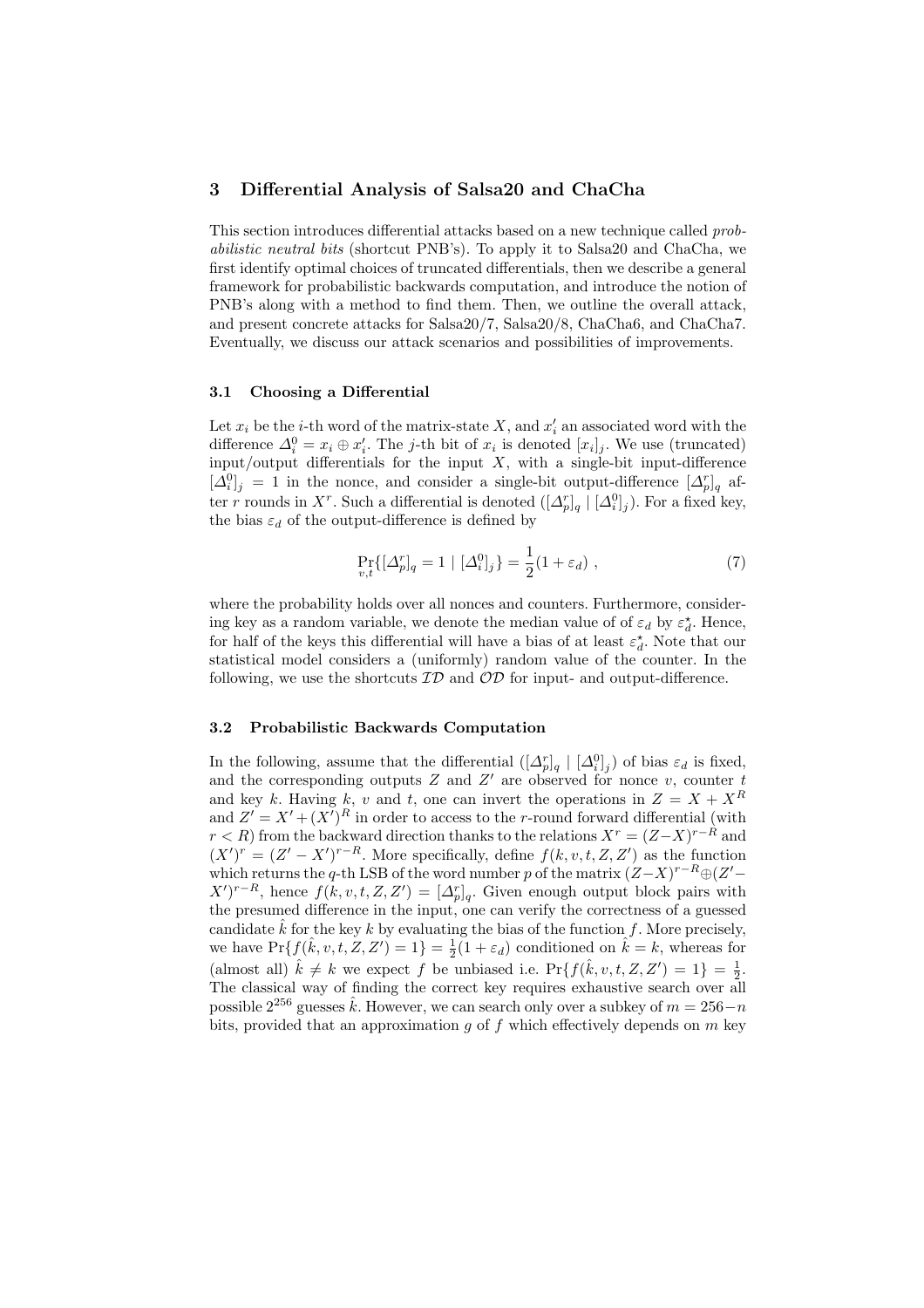bits is available. More formally, let  $\overline{k}$  correspond to the subkey of m bits of the key k and let f be correlated to g with bias  $\varepsilon_a$  i.e.:

$$
\Pr_{v,t} \{ f(k, v, t, Z, Z') = g(\bar{k}, v, t, Z, Z') \} = \frac{1}{2} (1 + \varepsilon_a) .
$$
 (8)

Note that deterministic backwards computation (i.e.  $\bar{k} = k$  with  $f = g$ ) is a special case with  $\varepsilon_a = 1$ . Denote the bias of g by  $\varepsilon$ , i.e.  $Pr\{g(\bar{k}, v, t, Z, Z')\}$  $1$ } =  $\frac{1}{2}(1+\varepsilon)$ . Under some reasonable independency assumptions, the equality  $\varepsilon = \varepsilon_d \cdot \varepsilon_a$  holds. Again, we denote  $\varepsilon^*$  the median bias over all keys (we verified in experiments that  $\varepsilon^*$  can be well estimated by the median of  $\varepsilon_d \cdot \varepsilon_a$ ). Here, one can verify the correctness of a guessed candidate  $\hat{\overline{k}}$  for the subkey  $\overline{k}$  by evaluating the bias of the function g based on the fact that we have  $\Pr\{g(\hat{k}, v, t, Z, Z')\}$  $1\} = \frac{1}{2}(1+\varepsilon)$  for  $\hat{k} = \bar{k}$ , whereas  $\Pr\{g(\hat{k}, v, t, Z, Z') = 1\} = \frac{1}{2}$  for  $\hat{k} \neq \bar{k}$ . This way we are facing an exhaustive search over  $2^m$  subkey candidates opposed to the original 2<sup>256</sup> key candidates which can potentially lead to a faster attack. We stress that the price which we pay is a higher data complexity, see §3.4 for more details.

#### 3.3 Probabilistic Neutral Bits

Our new view of the problem, described in §3.2, demands efficient ways for finding suitable approximations  $g(\bar{k}, W)$  of a given function  $f(k, W)$  where W is a known parameter; in our case, it is  $W = (v, t, Z, Z')$ . In a probabilistic model one can consider  $W$  as a uniformly distributed random variable. Finding such approximations in general is an interesting open problem. In this section we introduce a generalized concept of neutral bits [9] called *probabilistic neutral* bits (PNB's). This will help us to find suitable approximations in the case that the Boolean function  $f$  does not properly mix its input bits. Generally speaking, PNB's allows us to divide the key bits into two groups: *significant key bits* (of size m) and non-significant key bits (of size n). In order to identify these two sets we focus on the amount of influence which each bit of the key has on the output of  $f$ . Here is a formal definition of a suitable measure:

**Definition 1.** The neutrality measure of the key bit  $k_i$  with respect to the function  $f(k, W)$  is defined as  $\gamma_i$ , where  $\Pr = \frac{1}{2}(1 + \gamma_i)$  is the probability (over all k and W) that complementing the key bit  $k_i$  does not change the output of  $f(k, W)$ .

Singular cases of the neutrality measure are:

- $-\gamma_i = 1: f(k, W)$  does not depend on *i*-th key bit (i.e. it is a neutral bit).
- $-\gamma_i = 0: f(k, W)$  is statistically independent of the *i*-th key bit (i.e. it is a significant bit).
- $\gamma_i = -1$ :  $f(k, W)$  linearly depends on the *i*-th key bit.

In practice, we set a threshold  $\gamma$  and put all key bits with  $\gamma_i \leq \gamma$  in the set of significant key bits. The less significant key bits we get, the faster the attack will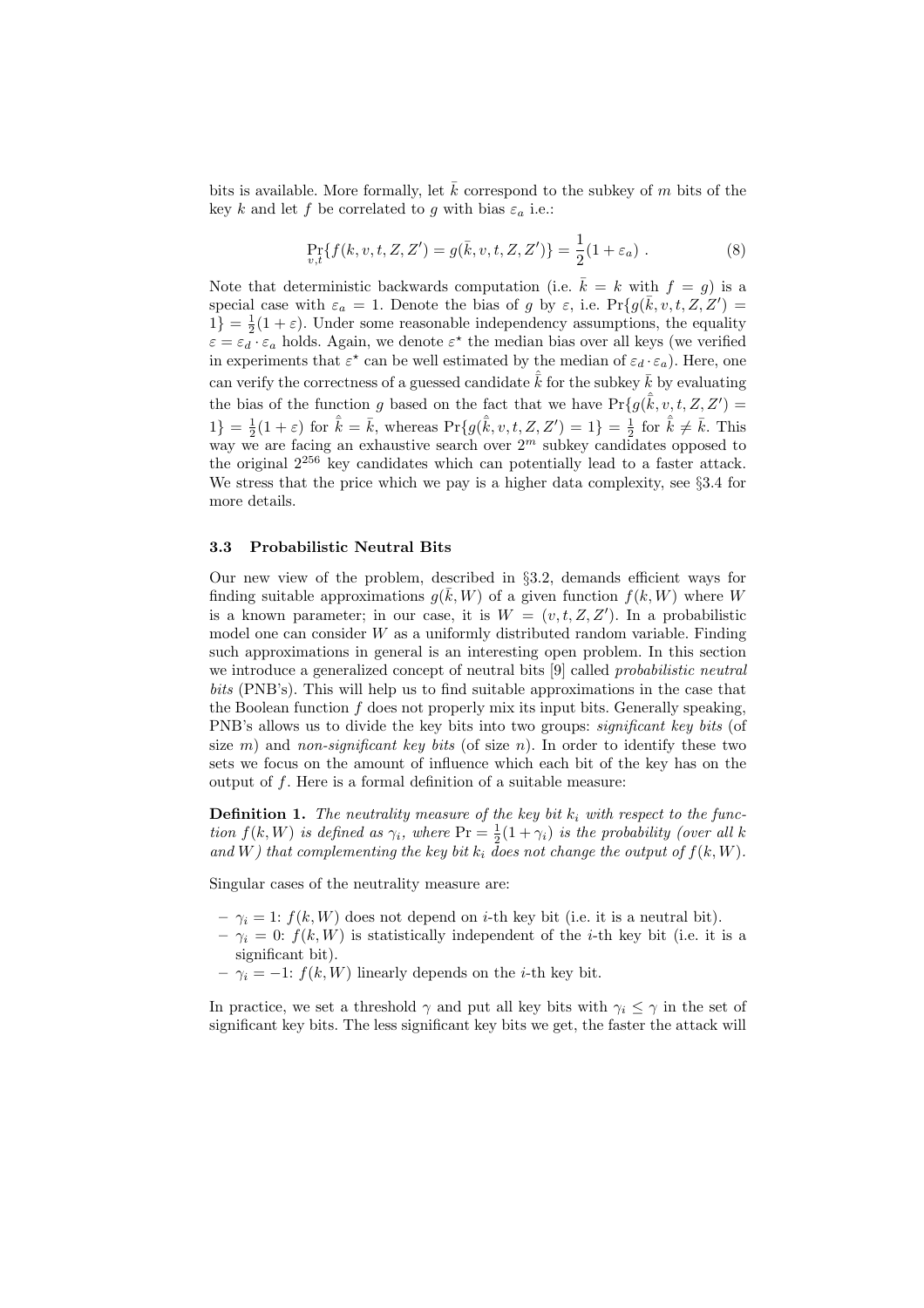be, provided that the bias  $\varepsilon_a$  (see Eq. 8) remains non-negligible. Having found significant and non-significant key bits, we simply let  $k$  be the significant key bits and define  $g(\bar{k}, \bar{W})$  as  $f(k, \bar{W})$  with non-significant key bits being set to a fixed value (e.g. all zero). Note that, contrary to the mutual interaction between neutral bits in [9], here we have directly combined several PNB's without altering their probabilistic quality. This can be justified as the bias  $\varepsilon_a$  smoothly decreases while we increase the threshold  $\gamma$ .

Remark 1. Tsunoo et al. [16] used nonlinear approximations of integer addition to identify the dependency of key bits, whereas the independent key bits—with respect to nonlinear approximation of some order—are fixed. This can be seen as a special case of our method.

## 3.4 Complexity Estimation

Here we sketch the full attack described in the previous subsections, then study its computational cost. The attack is split up into a precomputation stage, and a stage of effective attack; note that precomputation is not specific to a key or a counter.

#### Precomputation

- 1. Find a high-probability r-round differential with  $\mathcal{ID}$  in the nonce or counter.
- 2. Choose a threshold  $\gamma$ .
- 3. Construct the function f defined in §3.2.
- 4. Empirically estimate the neutrality measure  $\gamma_i$  of each key bit for f.
- 5. Put all those key bits with  $\gamma_i < \gamma$  in the significant key bits set (of size  $m = 256 - n$ .
- 6. Construct the function  $g$  using  $f$  by assigning a fixed value to the nonsignificant key bits, see §3.2 and §3.3.
- 7. Estimate the median bias  $\varepsilon^*$  by empirically measuring the bias of g using many randomly chosen keys, see §3.2.
- 8. Estimate the data and time complexity of the attack, see the following.

The cost of this precomputation phase is negligible compared to the effective attack (to be explained later). The r-round differential and the threshold  $\gamma$ should be chosen such that the resulting time complexity is optimal. This will be addressed later in this section. At step 1, we require the difference to be in the nonce or in the counter, assuming that both variables are user-controlled inputs. We exclude a difference in the key in a *related-key* attack due to the disputable attack model. Previous attacks on Salsa 20 use the rough estimate of  $N = \varepsilon^{-2}$ samples, in order to identify the correct subkey in a large search space. However this estimate is incorrect: this is the number of samples necessary to identify a single random unknown bit from either a uniform source or from a non-uniform source with  $\varepsilon$ , which is a different problem of hypothesis testing. In our case, we have a set of  $2^m$  sequences of random variables with  $2^m - 1$  of them verifying the null hypothesis  $H_0$ , and a single one verifying the alternative hypothesis  $H_1$ . For a realization  $\alpha$  of the corresponding random variable  $A$ , the decision rule  $\mathcal{D}(a) = i$  to accept  $H_i$  can lead to two types of errors: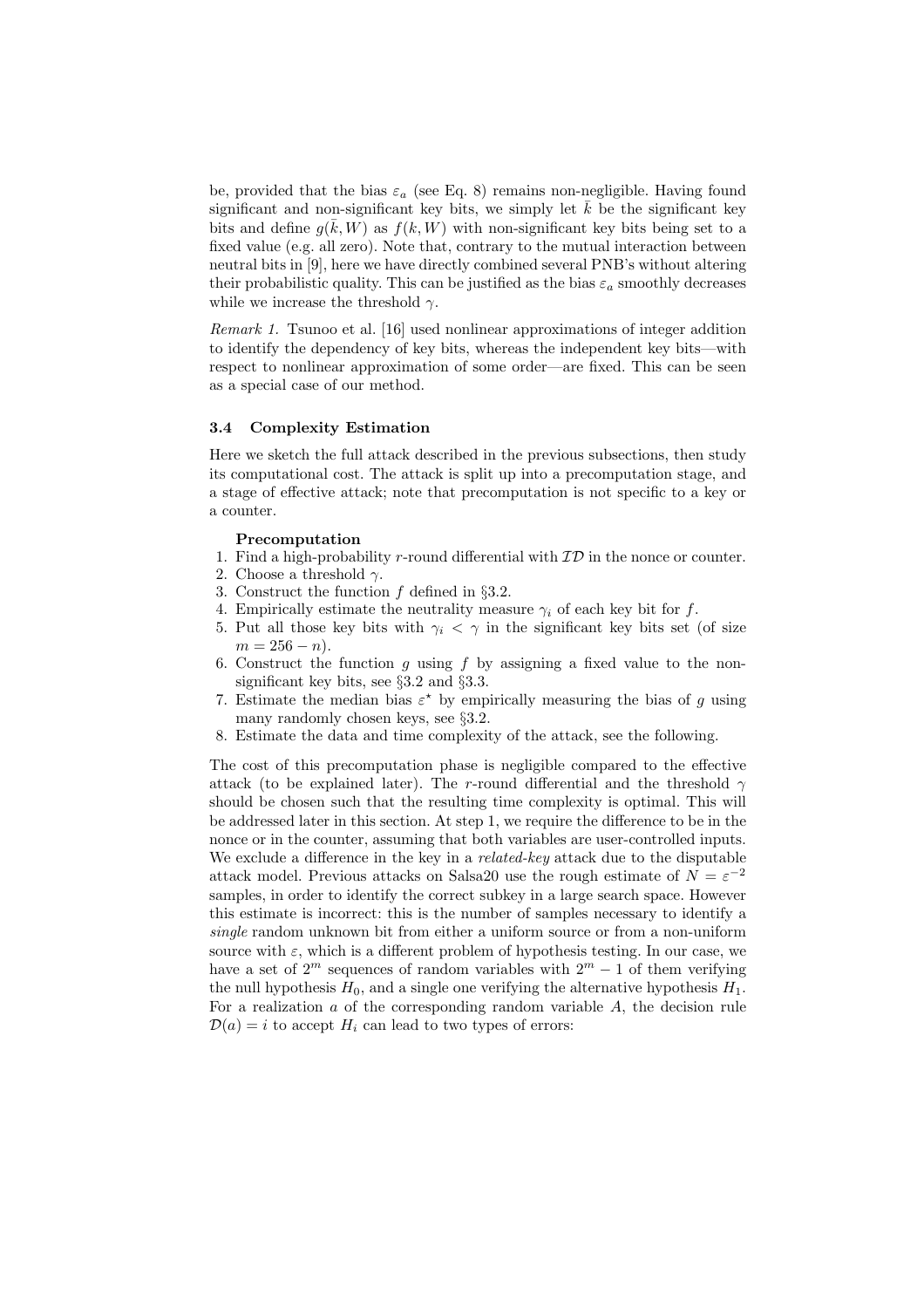- 1. Non-detection:  $\mathcal{D}(a) = 0$  and  $A \in H_1$ . The probability of this event is  $p_{nd}$ .
- 2. False alarm:  $\mathcal{D}(a) = 1$  and  $A \in H_0$ . The probability of this event is  $p_{fa}$ .

The Neyman-Pearson decision theory gives results to estimate the number of samples N required to get some bounds on the probabilities. It can be shown that  $√$  $\sqrt{2}$ 

$$
N \approx \left(\frac{\sqrt{\alpha \log 4} + 3\sqrt{1 - \varepsilon^2}}{\varepsilon}\right)^2\tag{9}
$$

samples suffices to achieve  $p_{\text{nd}} = 1.3 \times 10^{-3}$  and  $p_{\text{fa}} = 2^{-\alpha}$ . Calculus details and the construction of the optimal distinguisher can be found in [15], see also [1] for more general results on distributions' distinguishability. In our case the value of  $\varepsilon$ is key dependent, so we use the median bias  $\varepsilon^*$  in place of  $\varepsilon$  in Eq. 9, resulting in a success probability of at least  $\frac{1}{2}(1-p_{\text{nd}}) \approx \frac{1}{2}$  for our attack. Having determined the required number of samples  $N$  and the optimal distinguisher, we can now present the effective (or online) attack.

## Effective attack

- 1. For an unknown key, collect N pairs of keystream blocks where each pair is produced by states with a random nonce and counter (satisfying the relevant  $\mathcal{ID}$ ).
- 2. For each choice of the subkey (i.e. the  $m$  significant key bits) do:
	- (a) Compute the bias of q using the  $N$  keystream block pairs.
	- (b) If the optimal distinguisher legitimates the subkeys candidate as a (possibly) correct one, perform an additional exhaustive search over the  $n$ non-significant key bits in order to check the correctness of this filtered subkey and to find the non-significant key bits.
	- (c) Stop if the right key is found, and output the recovered key.

Let us now discuss the time complexity of our attack. Step 2 is repeated for all  $2<sup>m</sup>$  subkey candidates. For each subkey, step (a) is always executed which has complexity<sup>4</sup> of N. However, the search part of step (b) is performed only with probability  $p_{fa} = 2^{-\alpha}$  which brings an additional cost of  $2^n$  in case a subkey passes the optimal distinguisher's filter. Therefore the complexity of step (b) is  $2^{n}p_{\text{fa}}$ , showing a total complexity of  $2^{m}(N + 2^{n}p_{\text{fa}}) = 2^{m}N + 2^{256-\alpha}$  for the effective attack. In practice,  $\alpha$  (and hence N) is chosen such that it minimizes  $2^{m}N+2^{256-\alpha}$ . Note that the potential improvement from key ranking techniques is not considered here, see e.g.  $[14]$ . The data complexity of our attack is N keystream block pairs.

Remark 2. It is reasonable to assume that a false subkey, which is close to the correct subkey, may introduce a non-negligible bias. In general, this results in an increased value of  $p_{fa}$ . If many significant key bits have neutrality measure close to zero, then the increase is expected to be small, but the precise practical impact of this observation is unknown to the authors.

<sup>&</sup>lt;sup>4</sup> More precisely the complexity is about  $2(R - r)/RN$  times the required time for producing one keystream block.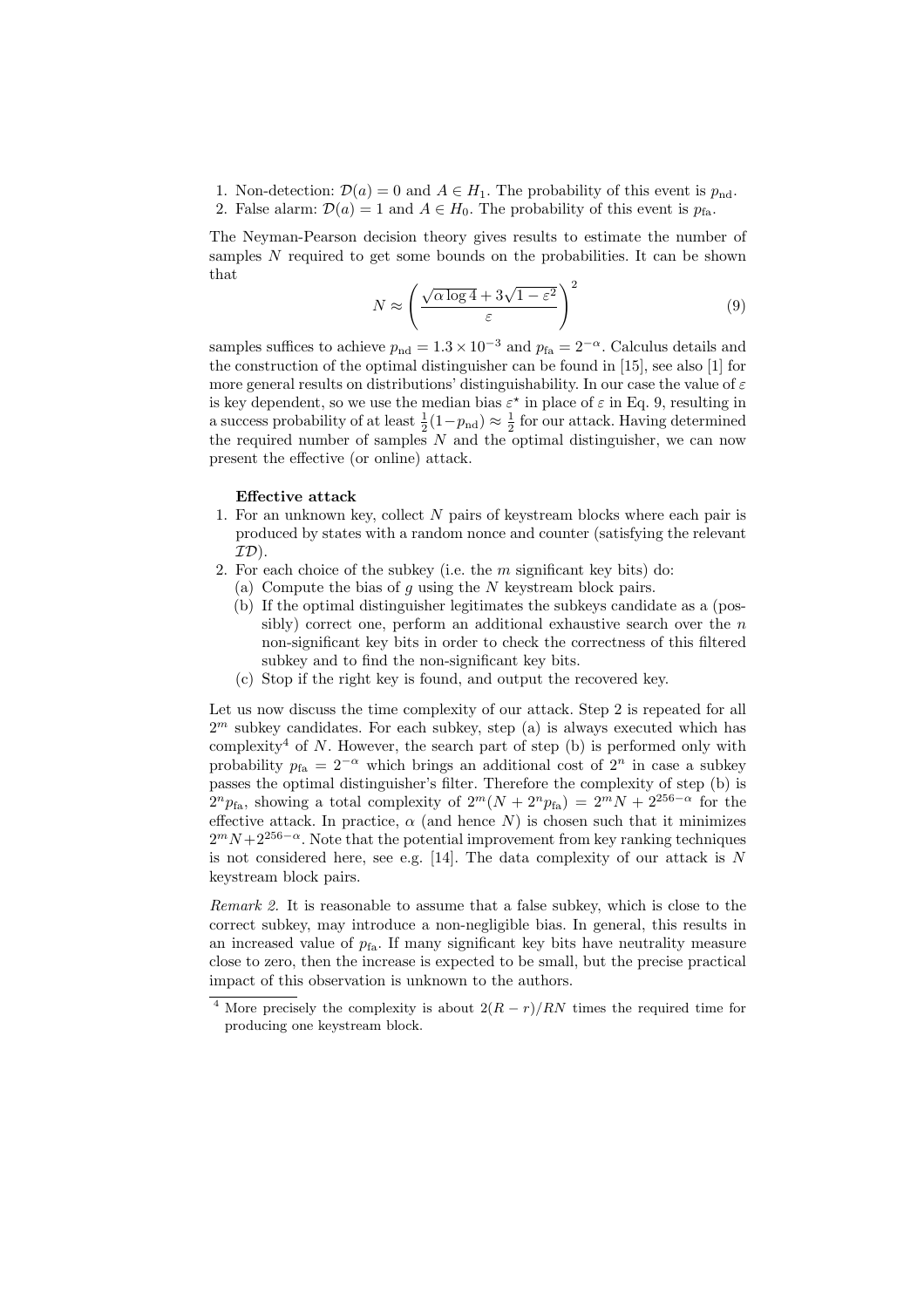#### 3.5 Experimental Results

We used automatized search to identify optimal differentials for the reducedround versions Salsa20/7, Salsa20/8, ChaCha6, and ChaCha7. This search is based on the following observation: The number  $n$  of PNB's for some fixed threshold  $\gamma$  mostly depends on the  $\mathcal{OD}$ , but not on the  $\mathcal{ID}$ . Consequently, for each of the 512 single-bit  $OD$ 's, we can assign the  $ID$  with maximum bias  $\varepsilon_d$ , and estimate time complexity of the attack. Below we only present the differentials leading to the best attacks. The threshold  $\gamma$  is also an important parameter: Given a fixed differential, time complexity of the attack is minimal for some optimal value of  $\gamma$ . However, this optimum may be reached for quite small  $\gamma$ , such that *n* is large and  $|\varepsilon_a^*|$  small. We use at most  $2^{24}$  random nonces and counters for each of the  $2^{10}$  random keys, so we can only measure a bias of about  $|\varepsilon_a^*| > c \cdot 2^{-12}$  (where  $c \approx 10$  for a reasonable estimation error). In our experiments, the optimum is not reached with these computational possibilities (see e.g. Tab. 2), and we note that the described complexities may be improved by choosing a smaller  $\gamma$ .

Attack on 256-bit Salsa20/7. We use the differential  $([\Delta_1^4]_{14} | [\Delta_7^0]_{31})$  with  $|\varepsilon_d^*|$  = 0.131. The  $OD$  is observed after working three rounds backward from a 7-round keystream block. To illustrate the role of the threshold  $\gamma$ , we present in Tab. 2 complexity estimates along with the number n of PNB's, the values of  $|\varepsilon_d^{\star}|$  and  $|\varepsilon^{\star}|$ , and the optimal values of  $\alpha$  for several threshold values. For  $\gamma = 0.4$ , the attack runs in time  $2^{151}$  and data  $2^{26}$ . The previous best attack in [16] required about  $2^{190}$  trials and  $2^{12}$  data.

|      | $\, n$ | $ \varepsilon^{\star}_{a} $ | $ \varepsilon^{\star} $ | $\alpha$ | Time      | Data     |
|------|--------|-----------------------------|-------------------------|----------|-----------|----------|
| 1.00 | 39     | 1.000                       | 0.1310                  | 31       | $2^{230}$ | $2^{13}$ |
| 0.90 | 97     | 0.655                       | 0.0860                  | 88       | 2174      | $2^{15}$ |
| 0.80 | 103    | 0.482                       | 0.0634                  | 93       | $2^{169}$ | $2^{16}$ |
| 0.70 | 113    | 0.202                       | 0.0265                  | 101      | $2^{162}$ | $2^{19}$ |
| 0.60 | 124    | 0.049                       | 0.0064                  | 108      | $2^{155}$ | $2^{23}$ |
| 0.50 | 131    | 0.017                       | 0.0022                  | 112      | $2^{151}$ | $2^{26}$ |

Table 2. Different parameters for our attack on 256-bit Salsa20/7.

Attack on 256-bit Salsa20/8. We use again the differential  $([\Delta_1^4]_{14} | [\Delta_7^0]_{31})$  with  $|\varepsilon_d^\star| = 0.131.$  The  $\mathcal{OD}$  is observed after working four rounds backward from an 8round keystream block. For the threshold  $\gamma = 0.12$  we find  $n = 36$ ,  $|\varepsilon_a^{\star}| = 0.0011$ , and  $|\varepsilon^*| = 0.00015$ . For  $\alpha = 8$ , this results in time  $2^{251}$  and data  $2^{31}$ . The list of PNB's is {26, 27, 28, 29, 30, 31, 71, 72, 120, 121, 122, 148, 165, 166, 167, 168, 169, 170, 171, 172, 173, 174, 175, 176, 177, 210, 211, 212, 224, 225, 242, 243, 244, 245, 246, 247}. Note that our attack reaches the same success probability and supports an identical degree of parallelism as brute force. The previous attack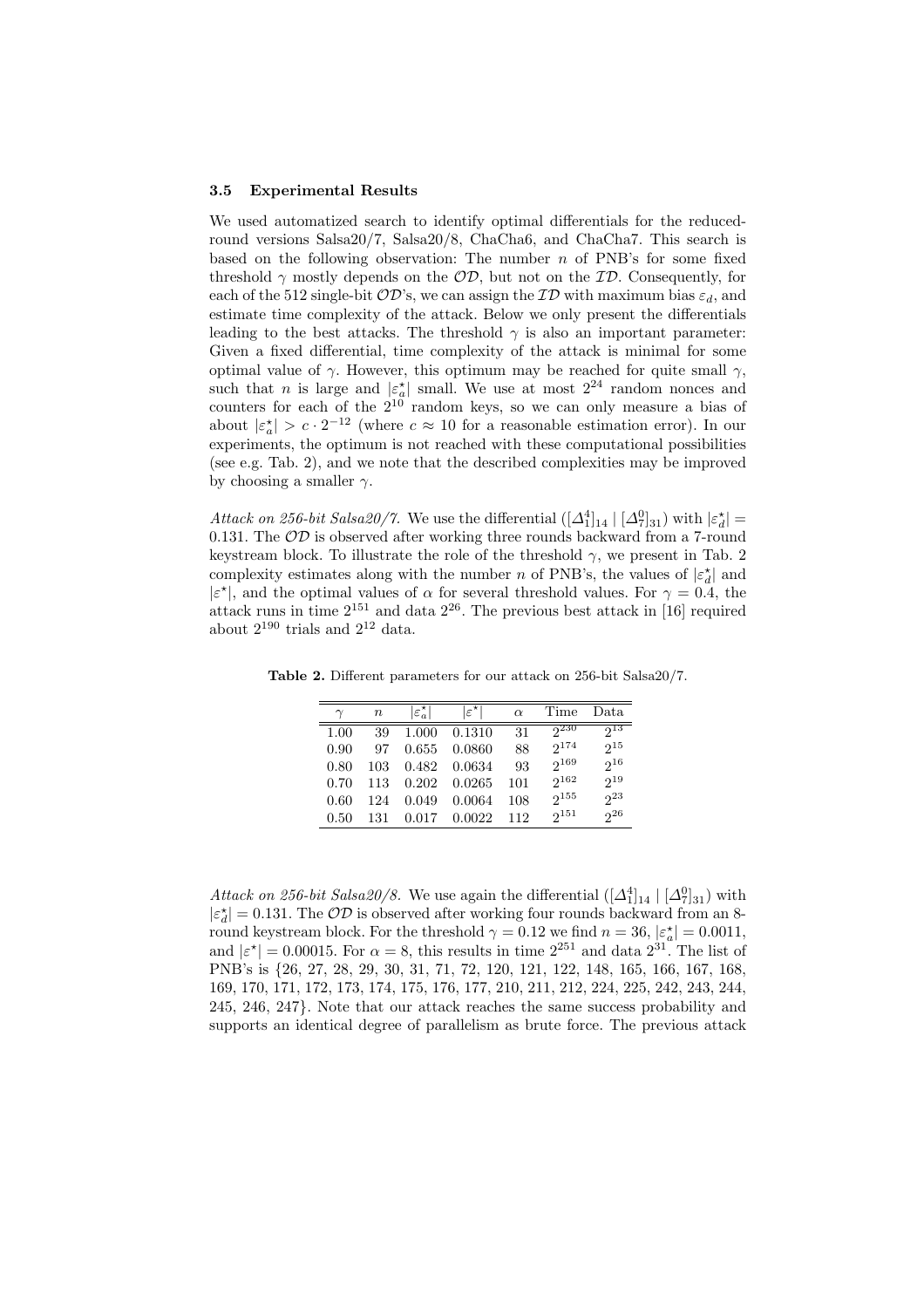in [16] claims  $2^{255}$  trials with data  $2^{10}$  for success probability 44%, but exhaustive search succeeds with probability 50% within the same number of trials, with much less data and no additional computations. Therefore their attack does not constitute a break of Salsa20/8.

Attack on 128-bit Salsa20/7. Our attack can be adapted to the 128-bit version of Salsa20/7. With the differential  $([\Delta_1^4]_{14} | [\Delta_7^0]_{31})$  and  $\gamma = 0.4$ , we find  $n = 38$ ,  $|\varepsilon_a^*| = 0.045$ , and  $|\varepsilon^*| = 0.0059$ . For  $\alpha = 21$ , this breaks Salsa 20/7 within  $2^{111}$ time and  $2^{21}$  data. Our attack fails to break 128-bit Salsa  $20/8$  because of the insufficient number of PNB's.

Attack on 256-bit ChaCha6. We use the differential  $([\Delta_{11}^3]_0 | [\Delta_{13}^0]_{13})$  with  $|\varepsilon_d^*|$  = 0.026. The  $OD$  is observed after working three rounds backward from an 6-round keystream block. For the threshold  $\gamma = 0.6$  we find  $n = 147$ ,  $|\varepsilon_a^*| = 0.018$ , and  $|\varepsilon^*| = 0.00048$ . For  $\alpha = 123$ , this results in time  $2^{139}$  and data  $2^{30}$ .

Attack on 256-bit ChaCha7. We use again the differential  $([\Delta_{11}^3]_0 | [\Delta_{13}^0]_{13})$  with  $|\varepsilon_d^{\star}| = 0.026$ . The  $\mathcal{OD}$  is observed after working four rounds backward from an 7-round keystream block. For the threshold  $\gamma = 0.5$  we find  $n = 35$ ,  $|\varepsilon_a^*| = 0.023$ , and  $|\varepsilon^*| = 0.00059$ . For  $\alpha = 11$ , this results in time  $2^{248}$  and data  $2^{27}$ . The list of PNB's is {3, 6, 15, 16, 31, 35, 67, 68, 71, 91, 92, 93, 94, 95, 96, 97, 98, 99, 100, 103, 104, 127, 136, 191, 223, 224, 225, 248, 249, 250, 251, 252, 253, 254, 255}.

Attack on 128-bit ChaCha6. Our attack can be adapted to the 128-bit version of ChaCha6. With the differential  $([\Delta_{11}^3]_0 | [\Delta_{13}^0]_{13})$  and  $\gamma = 0.5$ , we find  $n = 51$ ,  $|\varepsilon_a^*| = 0.013$ , and  $|\varepsilon^*| = 0.00036$ . For  $\alpha = 26$ , this breaks ChaCha6 within  $2^{107}$ time and  $2^{30}$  data. Our attack fails to break 128-bit ChaCha7.

## 3.6 Discussion

Our attack on reduced-round 256-bit Salsa20 exploits a 4-round differential, to break the 8-round cipher by working four rounds backward. For ChaCha, we use a 3-round differential to break 7 rounds. We made intensive experiments for observing a bias after going five rounds backwards from the guess of a subkey, in order to attack Salsa20/9 or ChaCha8, but without success. Four seems to be the highest number of rounds one can invert from a partial key guess, while still observing a non-negligible bias after inversion, and such that the overall cost improves from exhaustive key search. Can one hope to break further rounds by statistical cryptanalysis? We believe that it would require novel techniques and ideas, rather than the relatively simple XOR difference of 1-bit input and 1-bit output. For example, one might combine several biased  $OD$ 's to reduce the data complexity, but this requires almost equal subsets of guessed bits; according to our experiments, this seems difficult to achieve. We also found some highly biased multibit differentials such as  $([\Delta_1^4]_0 \oplus [\Delta_2^4]_9 | [\Delta_7^0]_{26})$  with bias  $\varepsilon_d = -0.60$ for four rounds of Salsa20. However, exploiting multibit differentials, does not improve efficiency either. Note that an alternative approach to attack Salsa20/7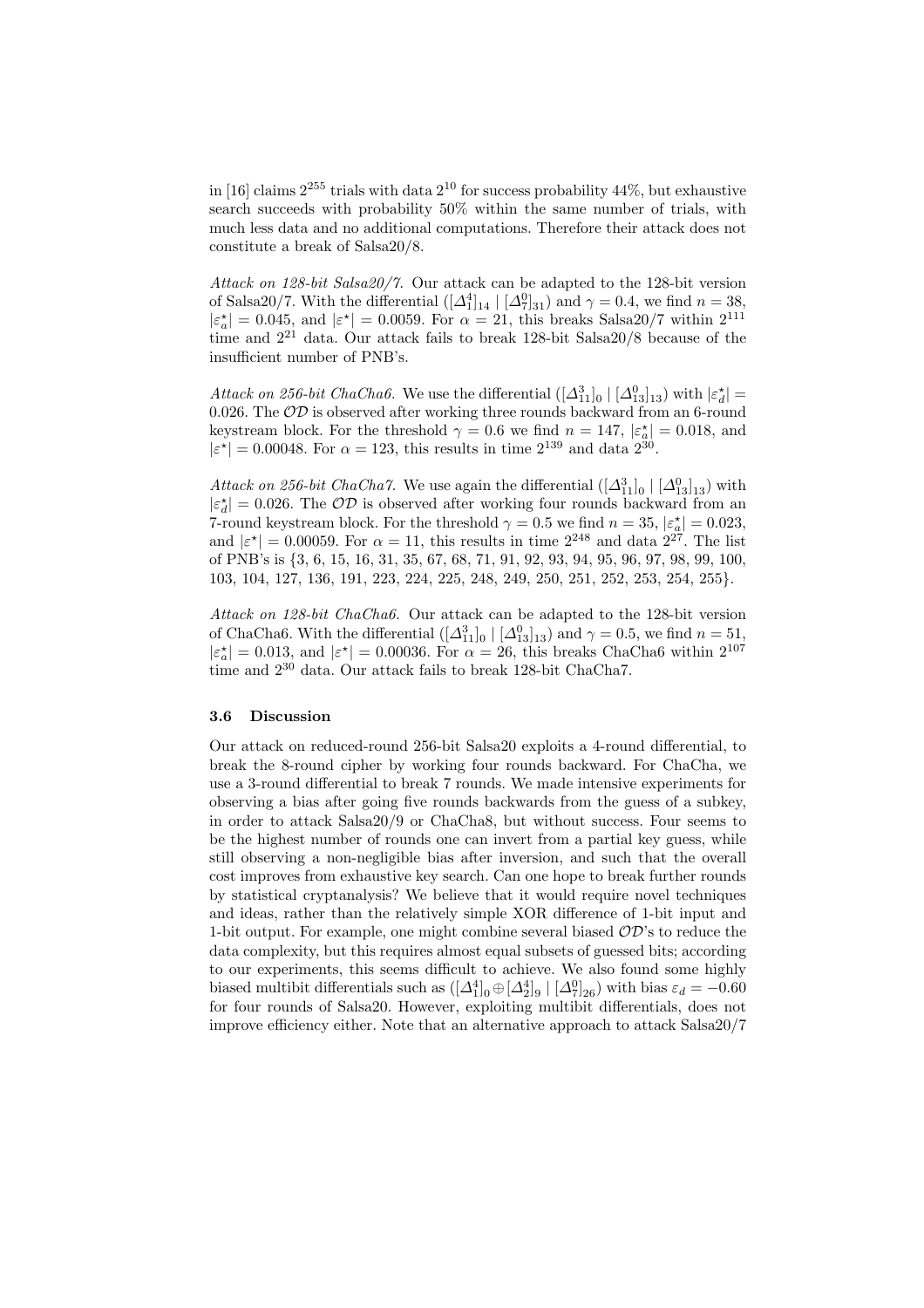is to consider a 3-round biased differential, and observe it after going four rounds backward. This is however much more expensive than exploiting directly 4-round differentials. Unlike Salsa20, our exhaustive search showed no bias in 4-round ChaCha, be it with one, two, or three target output bits. This argues in favor of the faster diffusion of ChaCha. But surprisingly, when comparing the attacks on Salsa20/8 and ChaCha7, results suggest that after four rounds backward, key bits are more correlated with the target difference in ChaCha than in Salsa20. Nevertheless, ChaCha looks more trustful on the overall, since we could break up to seven ChaCha rounds against eight for Salsa20. For the variants with a 128-bit key, we can break up to seven Salsa20 rounds, and up to six ChaCha rounds.

# 4 Analysis of Rumba

This section describes our results for the compression function Rumba. Our goal is to efficiently find colliding pairs for R-round Rumba, i.e. input pairs  $(M, M')$ such that  $\text{RumbaR}(M) \oplus \text{RumbaR}(M') = 0$ . Note that, compared to our attacks on Salsa20 (where a single biased bit could be exploited in an attack), a collision attack targets all 512 bits (or a large subset of them for near-collisions).

## 4.1 Collisions and Preimages in Simplified Versions

We show here the weakness of two simplified versions of Rumba, respectively an iterated version with 2048-bit-input compression function, and the compression function without the final feedforward.

On the Role of Diagonal Constants. Rumba20 is fed with 1536 bits, copied in a 2048-bit state, whose remaining 512 bits are the diagonal constants. It is tempting to see these values as the IV of a derived iterated hash function, and use diagonal values as chaining variables. However, Bernstein implicitly warned against such a construction, when claiming that "Rumba20 will take about twice as many cycles per eliminated byte as Salsa20 takes per encrypted byte" [7]; indeed, the 1536-bit input should contain both the 512-bit chaining value and the 1024-bit message, and thus for a 1024-bit input the Salsa20 function is called four times (256 bits processed per call), whereas in Salsa20 it is called once for a 512-bit input. We confirm here that diagonal values should not be replaced by the chaining variables, by presenting a method for finding collisions within about  $2^{128}/6$  trials, against  $2^{256}$  with a birthday attack: Consider the following algorithm: pick an arbitrary 1536-bit message block  $M<sup>0</sup>$ , then compute Rumba $(M^0) = H_0||H_1||H_2||H_3$ , and repeat this until two distinct 128-bit chunks  $H_i$  and  $H_j$  are equal—say  $H_0$  and  $H_1$ , corresponding to the diagonal constants of  $F_0$  and  $F_1$  in the next round; hence, these functions will be identical in the next round. A collision can then be obtained by choosing two distinct message blocks  $M^1 = M_0^1 ||M_1^1 ||M_2^1 ||M_3^1$  and  $(M')^1 = M_1^1 ||M_0^1 ||M_2^1 ||M_3^1$ , or  $M^1 = M_0^1 ||M_0^1 ||M_2^1 ||M_3^1$  and  $(M')^1 = (M_0')^1 ||(M_0')^1 ||M_2^1 ||M_3^1$ . How fast is this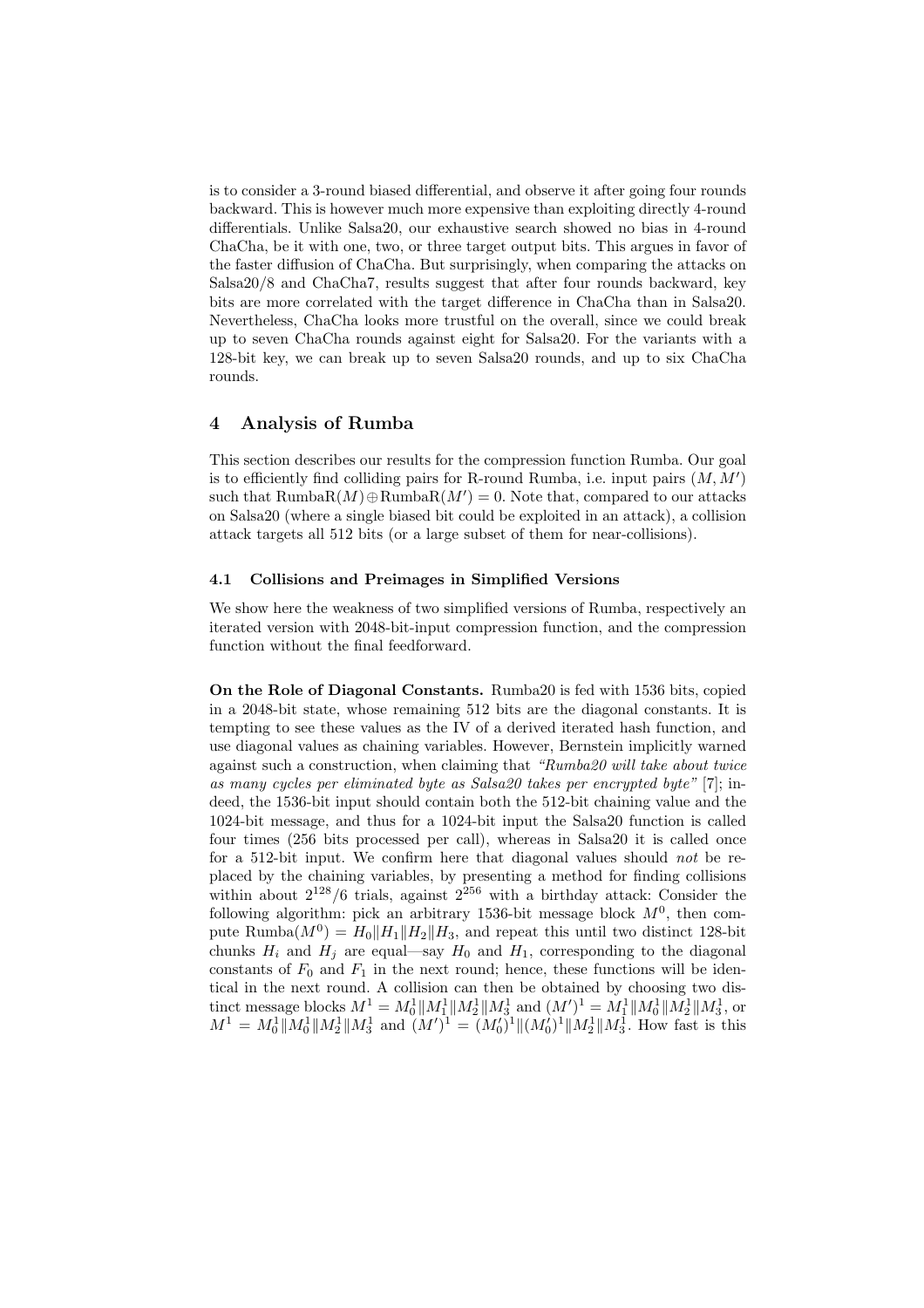method? By the birthday paradox, the amount of trials for finding a suitable  $M^0$  is about  $2^{128}/6$  (here 6 is the number of distinct sets  $\{i, j\} \subset \{0, \ldots, 3\}$ ), while the construction of  $M^1$  and  $(M')^1$  is straightforward. Regarding the priceperformance ratio, we do not have to store or sort a table, so the price is  $2^{128}/6$  and this, for any potential filter function—while performance is much larger than one, because there are many collisions (one can choose 3 messages and 1 difference of 348 bits arbitrarily). This contrasts with the cost of  $2^{256}$  for a serial attack on a 512-bit digest hash function.

On the Importance of Feedforward. In Davies-Meyer-based hash functions like MD5 or SHA-1, the final feedforward is an obvious requirement for onewayness. In Rumba the feedforward is applied in each  $F_i$ , before an XOR of the four branches, and omitting this operation does not trivially lead to an inversion of the function, because of the incremental construction. However, as we will demonstrate, preimage resistance is not guaranteed with this setting. Let  $F_i(M_i) = X_i^{20}, i = 0, \ldots, 3$  and assume that we are given a 512-bit value H, and our goal is to find  $M = (M_0, M_1, M_2, M_3)$  such that  $\text{Rumba}(M) = H$ . This can be achieved by choosing *random* blocks  $M_0$ ,  $M_1$ ,  $M_2$ , and set

$$
Y = F_0(M_0) \oplus F_1(M_1) \oplus F_2(M_2) \oplus H . \tag{10}
$$

We can find then the 512-bit state  $X_3^0$  such that  $Y = X_3^{20}$ . If  $X_3^0$  has the correct diagonal values (the 128-bit constant of  $F_3$ ), we can extract  $M_3$  from  $X_0^3$ with respect to Rumba's definition. This randomized algorithm succeeds with probability  $2^{-128}$ , since there are 128 constant bits in an initial state. Therefore, a preimage of an arbitrary digest can be found within about  $2^{128}$  trials, against  $2^{512/3}$  (=  $2^{512/(1+\log_2 4)}$ ) with the generalized birthday method.

# 4.2 Differential Attack

To obtain a collision for RumbaR, it is sufficient to find two messages  $M$  and  $M'$  such that

$$
F_0(M_0) \oplus F_0(M'_0) = F_2(M_2) \oplus F_2(M'_2) , \qquad (11)
$$

with  $M_0 \oplus M'_0 = M_2 \oplus M'_2$ ,  $M_1 = M'_1$  and  $M_3 = M'_3$ . The freedom in choosing  $M_1$  and  $M_3$  trivially allows to derive many other collisions (*multicollision*). We use the following notations for differentials: Let the initial states  $X_i$  and  $X'_i$  have the  $\mathcal{ID} \Delta_i^0 = X_i \oplus X'_i$  for  $i = 0, \ldots, 3$ . After r rounds, the *observed* difference is denoted  $\Delta_i^r = X_i^r \oplus (X_i')^r$ , and the  $\mathcal{OD}$  (without feedforward) becomes  $\Delta_i^R =$  $X_i^R \oplus (X_i')^R$ . If feedforward is included in the  $\mathcal{OD}$ , we use the notation  $\nabla_i^R =$  $(X_i + X_i^R) \oplus (X_i' + (X_i')^R)$ . With this notation, Eq. 11 becomes  $\nabla_0^R = \nabla_2^R$ , and if the feedforward operation is ignored in the  $F_i$ 's, then Eq. 11 simplifies to  $\Delta_0^R = \Delta_2^R$ . To find messages satisfying Eq. 11, we use an R-round differential path of high-probability, with intermediate *target* difference  $\delta^r$  after r rounds,  $0 \leq r \leq R$ . Note that the differential is applicable for both  $F_0$  and  $F_2$ , thus we do not have to subscript the target difference. The probability that a random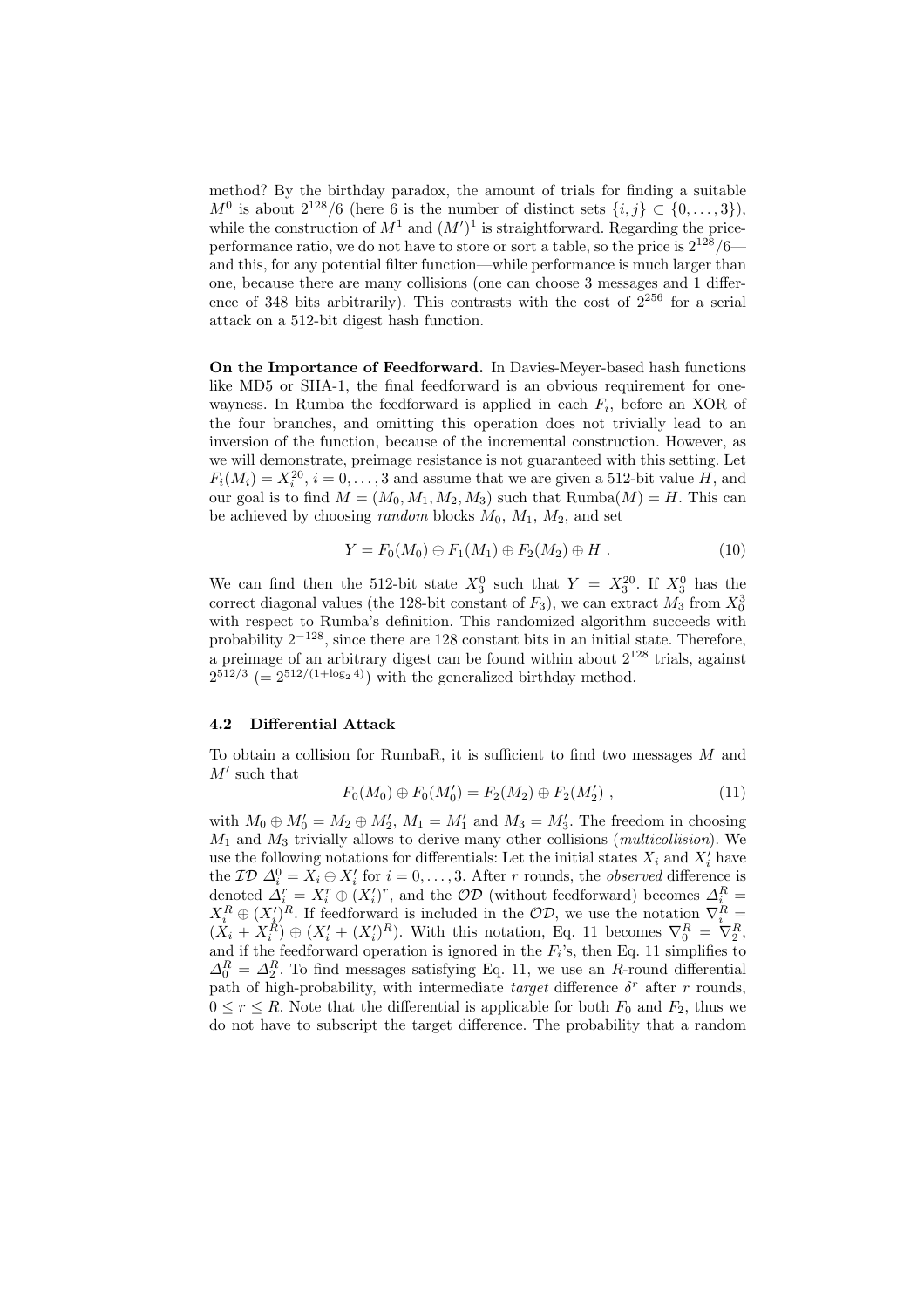message pair with  $\mathcal{ID} \ \delta^0$  conforms to  $\delta^r$  is denoted  $p_r$ . To satisfy the equation  $\Delta_0^R = \Delta_2^R$ , it suffices to find message pairs such that the observed differentials equal the target one, that is,  $\Delta_0^R = \delta^R$  and  $\Delta_2^R = \delta^R$ . The naive approach is to try about  $1/p_r$  random messages each. This complexity can however be lowered down by:

- Finding constraints on the message pair so that it conforms to the difference  $\delta^1$  after one round with certainty (this will be achieved by *linearization*).
- Deriving message pairs conforming to  $\delta^r$  from a single conforming pair (the message-modification technique used will be neutral bits).

Finally, to have  $\nabla_0^R = \nabla_2^R$ , we need to find message pairs such that  $\nabla_0^R = \delta^R \oplus \delta^0$ and  $\nabla_2^R = \delta^R \oplus \delta^0$  (i.e. the additions are not producing carry bits). Given a random message pair that conforms to  $\delta^R$ , this holds with probability about  $2^{-v-w}$ where v and w are the respective weights of the  $\mathcal{ID} \delta^0$  and of the target  $\mathcal{OD} \delta^R$ (excluding the linear MSB's). The three next paragraphs are respectively dedicated to finding an optimal differential, describing the linearization procedure, and describing the neutral bits technique.

Remark 3. One can observe that the constants of  $F_0$  and  $F_2$  are almost similar, as well as the constants of  $F_1$  and  $F_3$  (cf. Appendix A). To improve the generalized birthday attack suggested in [7], a strategy is to find a pair  $(M_0, M_2)$  such that  $F_0(M_0) \oplus F_2(M_2)$  is biased in any c bits after R rounds (where  $c \approx 114$ , see [7]), along with a second pair  $(M_1, M_3)$  with  $F_1(M_1) \oplus F_3(M_3)$  biased in the same c bits. The sum  $F_0(M_0) \oplus F_2(M_2)$  can be seen as the feedforward  $OD$  of two states having an  $\mathcal{ID}$  which is nonzero in some diagonal words. However, differences in the diagonal words result in a large diffusion, and this approach seems to be much less efficient than differential attacks for only one function  $F_i$ .

Finding a High-Probability Differential. We search for a linear differential over several rounds of Rumba, i.e. a differential holding with certainty when additions are replaced by XOR's, see [13]. The differential is independent of the diagonal constants, and it is expected to have high probability for genuine Rumba if the linear differential has low weight. An exhaustive search for suitable  $\mathcal{ID}$ 's is not traceable, so we choose another method: We focus on a *single column* in  $X_i$ , and consider the weight of the input (starting with the diagonal element, which must be zero). With a fixed relative position of the non-zero bits in this input, one can obtain an output of low weight after the first linear round of Rumba (i.e. using the linearized Eq. 3). Here is a list of the mappings (showing the weight only) which have at most weight 2 in each word of the input and output: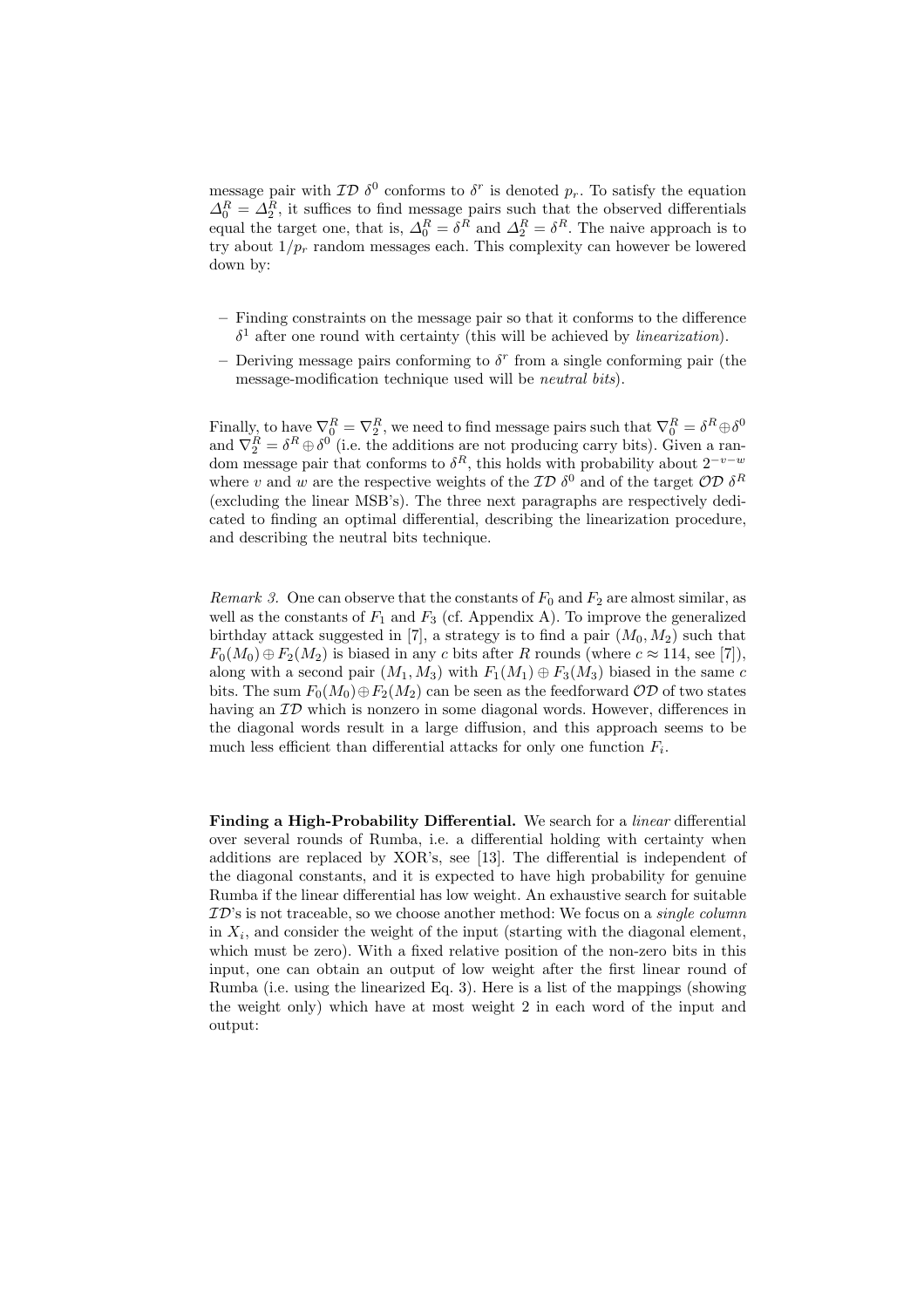| $g_1:(0,0,0,0)\to(0,0,0,0)$         | $g_8: (0,1,2,0) \rightarrow (1,1,1,0)$             |
|-------------------------------------|----------------------------------------------------|
| $g_2:(0,0,1,0)\rightarrow(2,0,1,1)$ | $g_9: (0,1,2,2) \rightarrow (1,1,1,2)$             |
| $g_3:(0,0,1,1)\rightarrow(2,1,0,2)$ | $g_{10}$ : $(0, 2, 1, 1) \rightarrow (0, 1, 0, 0)$ |
| $g_4:(0,1,0,1)\rightarrow(1,0,0,1)$ | $g_{11}$ : $(0, 2, 1, 2) \rightarrow (0, 0, 1, 1)$ |
| $g_5:(0,1,1,0)\rightarrow(1,1,0,1)$ | $g_{12}$ : $(0, 2, 2, 1) \rightarrow (0, 1, 1, 1)$ |
| $g_6:(0,1,1,1)\rightarrow(1,0,1,0)$ | $g_{13}$ : $(0, 2, 2, 1) \rightarrow (2, 1, 1, 1)$ |
| $g_7:(0,0,2,1)\rightarrow(2,1,1,1)$ | $g_{14}: (0,2,2,2) \rightarrow (2,0,2,0)$          |

The relations above can be used to construct algorithmically a suitable  $\mathcal{ID}$  with all 4 columns. Consider the following example, where the state after the first round is again a combination of useful rows:  $(g_1, g_{10}, g_1, g_{11}) \rightarrow (g_1, g_2, g_4, g_1)$ . After 2 rounds, the difference has weight 6 (with weight 3 in the diagonal words). There is a class of  $\mathcal{ID}$ 's with the same structure:  $(g_1, g_{10}, g_1, g_{11}), (g_1, g_{11}, g_1, g_{10}),$  $(g_{10}, g_1, g_{11}, g_1), (g_{11}, g_1, g_{10}, g_1)$ . The degree of freedom is large enough to construct these 2-round linear differentials: the positions of the nonzero bits in a single mapping  $q_i$  are symmetric with respect to rotation of words (and the required  $q_i$  have an additional degree of freedom). Any other linear differential constructed with  $g_i$  has larger weight after 2 rounds. Let  $\Delta_{i,j}$  denote the difference of word  $j = 0, \ldots, 15$  in state  $i = 0, \ldots, 3$ . For our attacks on Rumba, we will consider the following input difference (with optimal rotation, such that many MSB's are involved):

$$
\begin{array}{ccc} \varDelta^0_{i,2} & = 00000002 & \varDelta^0_{i,8} & = 80000000 \\ \varDelta^0_{i,4} & = 00080040 & \varDelta^0_{i,12} & = 80001000 \\ \varDelta^0_{i,6} & = 00000020 & \varDelta^0_{i,14} & = 01001000 \end{array}
$$

and  $\Delta_{i,j}^0 = 0$  for all other words j. The weight of differences for the first four linearized rounds is as follows (the subscript of the arrows denotes the approximate probability  $p_r$  that a random message pair conforms to this differential for a randomly chosen value for diagonal constants):

$$
\begin{pmatrix} 0 & 0 & 1 & 0 \\ 2 & 0 & 1 & 0 \\ 1 & 0 & 0 & 0 \\ 2 & 0 & 2 & 0 \end{pmatrix} \xrightarrow{\text{Round}} \begin{pmatrix} 0 & 0 & 0 & 0 \\ 0 & 0 & 0 & 0 \\ 1 & 0 & 0 & 0 \\ 1 & 0 & 1 & 0 \end{pmatrix} \xrightarrow{\text{Round}} \begin{pmatrix} 0 & 0 & 0 & 0 \\ 0 & 0 & 0 & 0 \\ 1 & 1 & 2 & 0 \\ 0 & 0 & 1 & 1 \end{pmatrix} \xrightarrow{\text{Round}} \begin{pmatrix} 2 & 2 & 3 & 1 \\ 0 & 3 & 4 & 2 \\ 1 & 1 & 7 & 3 \\ 1 & 1 & 1 & 6 \end{pmatrix} \xrightarrow{\text{Round}} \begin{pmatrix} 8 & 3 & 2 & 4 \\ 5 & 10 & 3 & 4 \\ 9 & 11 & 13 & 7 \\ 6 & 9 & 10 & 9 \end{pmatrix}
$$

With this fixed  $ID$ , we can determine the probability that the  $OD$  obtained by genuine Rumba corresponds to the  $OD$  of linear Rumba. Note that integer addition is the only nonlinear operation. Each nonzero bit in the  $\mathcal{ID}$  of an integer addition behaves linearly (i.e. it does not create or annihilate a sequence of carry bits) with probability  $1/2$ , while a difference in the MSB is always linear. In the first round, there are only four bits with associated probability 1/2, hence  $p_1 = 2^{-4}$  (see also the subsection on linearization). The other cumulative probabilities are  $p_2 = 2^{-7}$ ,  $p_3 = 2^{-41}$ ,  $p_4 = 2^{-194}$ . For 3 rounds, we have weights  $v = 7$  and  $w = 37$ , thus the overall complexity to find a collision after 3 rounds is about  $2^{41+37+7} = 2^{85}$ . For 4 rounds,  $v = 7$  and  $w = 112$ , leading to a complexity  $2^{313}$ . The probability that feedforward behaves linearly can be increased by choosing low-weight inputs.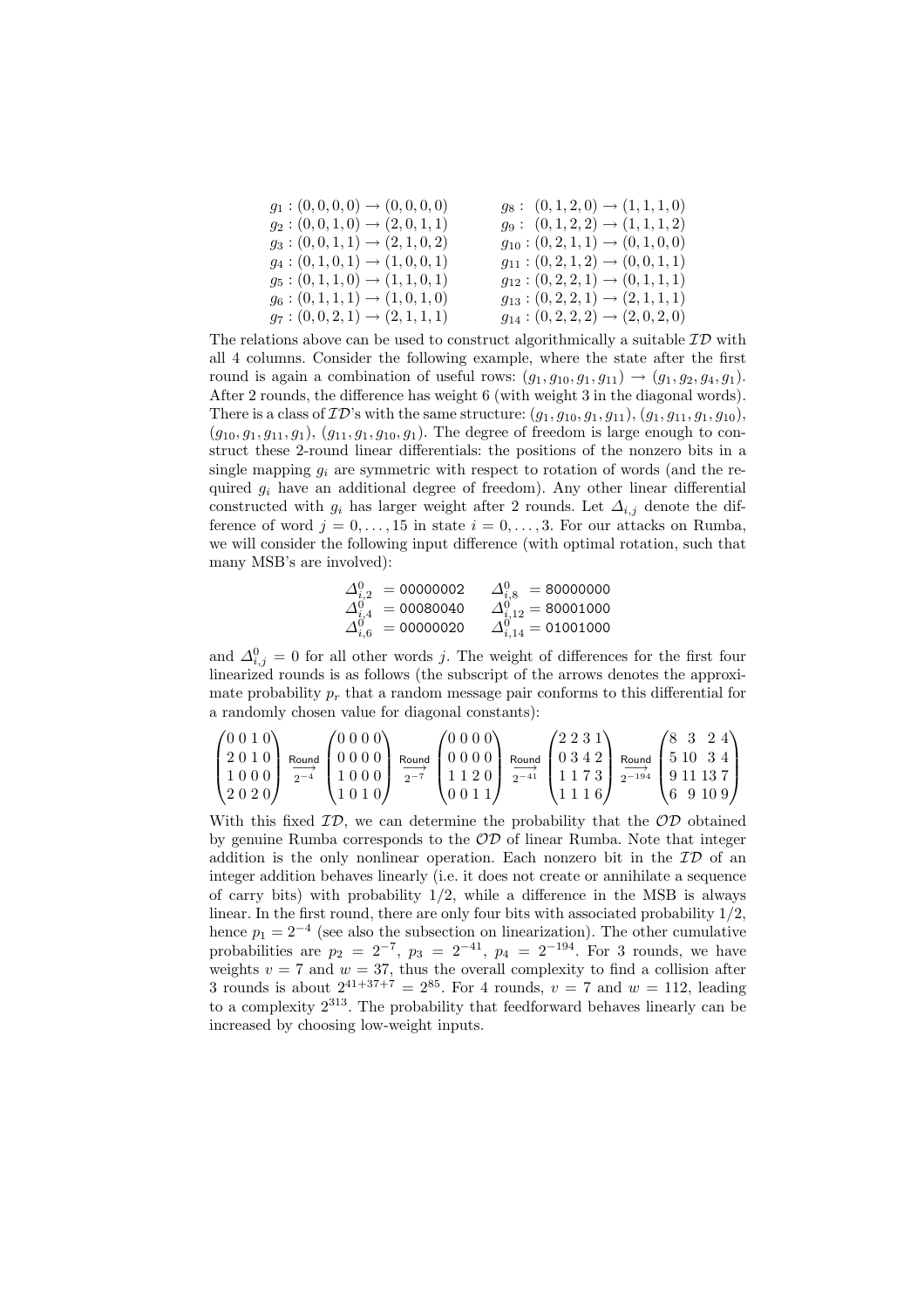Linearization. The first round of our differential has a theoretical probability of  $p_1 = 2^{-4}$  for a random message. This is roughly confirmed by our experiments, where exact probabilities depend on the diagonal constants (for example, we experimentally observed  $p_1 = 2^{-6.6}$  for  $F_0$ , and  $p_1 = 2^{-6.3}$  for  $F_2$ , the other two probabilities are even closer to  $2^{-4}$ ). We show here how to set constraints on the message so that the first round differential holds with certainty, using methods similar to the ones in [13].

Let us begin with the first column of  $F_0$ , where  $c_{0,0} = x_{0,0} = 73726966$ . In the first addition  $x_{0,0} + x_{0,12}$ , we have to address  $\Delta_{0,12}^0$ , which has a nonzero (and non-MSB) bit on position 12 (counting from 0). The bits of the constant are  $[x_{0,0}]_{12-10} = (010)_2$ , hence the choice  $[x_{0,12}]_{11,10} = (00)_2$  is sufficient for linearization. This corresponds to  $x_{0,12} \leftarrow x_{0,12} \wedge \text{FFFFSFF}$ . The subsequent 3 additions of the first column are always linear as only MSB's are involved. Then, we linearize the third column of  $F_0$ , where  $c_{0,2} = x_{0,10} = 30326162$ . In the first addition  $x_{0,10} + x_{0,6}$ , we have to address  $\Delta_{0,6}^{0}$ , which has a nonzero bit on position 5. The relevant bits of the constant are  $[x_{0,10}]_{5-1} = (10001)_2$ , hence the choice  $[x_{0.6}]_{4-1} = (1111)_2$  is sufficient for linearization. This corresponds to  $x_{0,6} \leftarrow x_{0,6} \vee$  0000001E. In the second addition  $z_{0,14} + x_{0,10}$ , the updated difference  $\Delta_{0,14}^1$  has a single bit on position 24. The relevant bits of the constant are  $[x_{0,10}]_{24,23} = (00)_2$ , hence the choice  $[z_{0,14}]_{23} = (0)_2$  is sufficient. Notice that conditions on the updated words must be transformed to the initial state words. As  $z_{0,14} = x_{0,14} \oplus (x_{0,10} + x_{0,6}) \ll 8$ , we find the condition  $[x_{0,14}]_{23} =$  $[x_{0,10} + x_{0,6}]_{16}$ . If we let both sides be zero, we have  $[x_{0,14}]_{23} = (0)_2$  or  $x_{0,14} \leftarrow$  $x_{0,14} \wedge \text{FFTFFT}$ , and  $[x_{0,10} + x_{0,6}]_{16} = (0)_2$ . As  $[x_{0,10}]_{16,15} = (0)_2$ , we can choose  $[x_{0,6}]_{16,15} = (00)_2$  or  $x_{0,6} \leftarrow x_{0,6} \wedge \text{FFFZFFF}$ . Finally, the third addition  $z_{0,2} + z_{0,14}$  must be linearized with respect to the single bit in  $\Delta_{0,14}^1$  on position 24. A sufficient condition for linearization is  $[z_{0,2}]_{24,23} = (00)_2$  and  $[z_{0,14}]_{23} =$  $(0)_2$ . The second condition is already satisfied, so we can focus on the first condition. The update is defined by  $z_{0,2} = x_{0,2} \oplus (z_{0,14} + x_{0,10}) \ll 9$ , so we set  $[x_{0,2}]_{24,23} = (00)_2$  or  $x_{0,2} \leftarrow x_{0,2} \wedge \text{FE7FFF}$ , and require  $[z_{0,14} + x_{0,10}]_{15,14} =$  $(00)_2$ . As  $[x_{0,10}]_{15-13} = (011)_2$ , we can set  $[z_{0,14}]_{15-13} = (101)_2$ . This is satisfied by choosing  $[x_{0,14}]_{15-13} = (000)_2$  or  $x_{0,14} \leftarrow x_{0,14} \wedge \text{FFFIFF},$  and by choosing  $[x_{0,10} + x_{0,6}]_{8-6} = (101)_2$ . As  $[x_{0,10}]_{8-5} = (1011)_2$ , we set  $[x_{0,6}]_{8-5} = (1111)_2$ or  $x_{0,6} \leftarrow x_{0,6} \vee$  000001E0. Altogether, we fixed 18 (distinct) bits of the input, other linearizations are possible.

The first round of  $F_2$  can be linearized with exactly the same conditions. This way, we save an average factor of  $2<sup>4</sup>$  (additive complexities are ignored). This linearization with sufficient conditions does not work well for more than one round because of an avalanche effect of fixed bits. We lose many degrees of freedom, and contradictions are likely to occur.

Neutral Bits. Thanks to linearization, we can find a message pair conforming to δ<sup>2</sup> within about  $1/(2^{-7+4}) = 2^3$  trials. Our goal now is to efficiently derive from such a pair many other pairs that are conforming to  $\delta^2$ , so that a search for three rounds can start after the second round, by using the notion of neutral bits again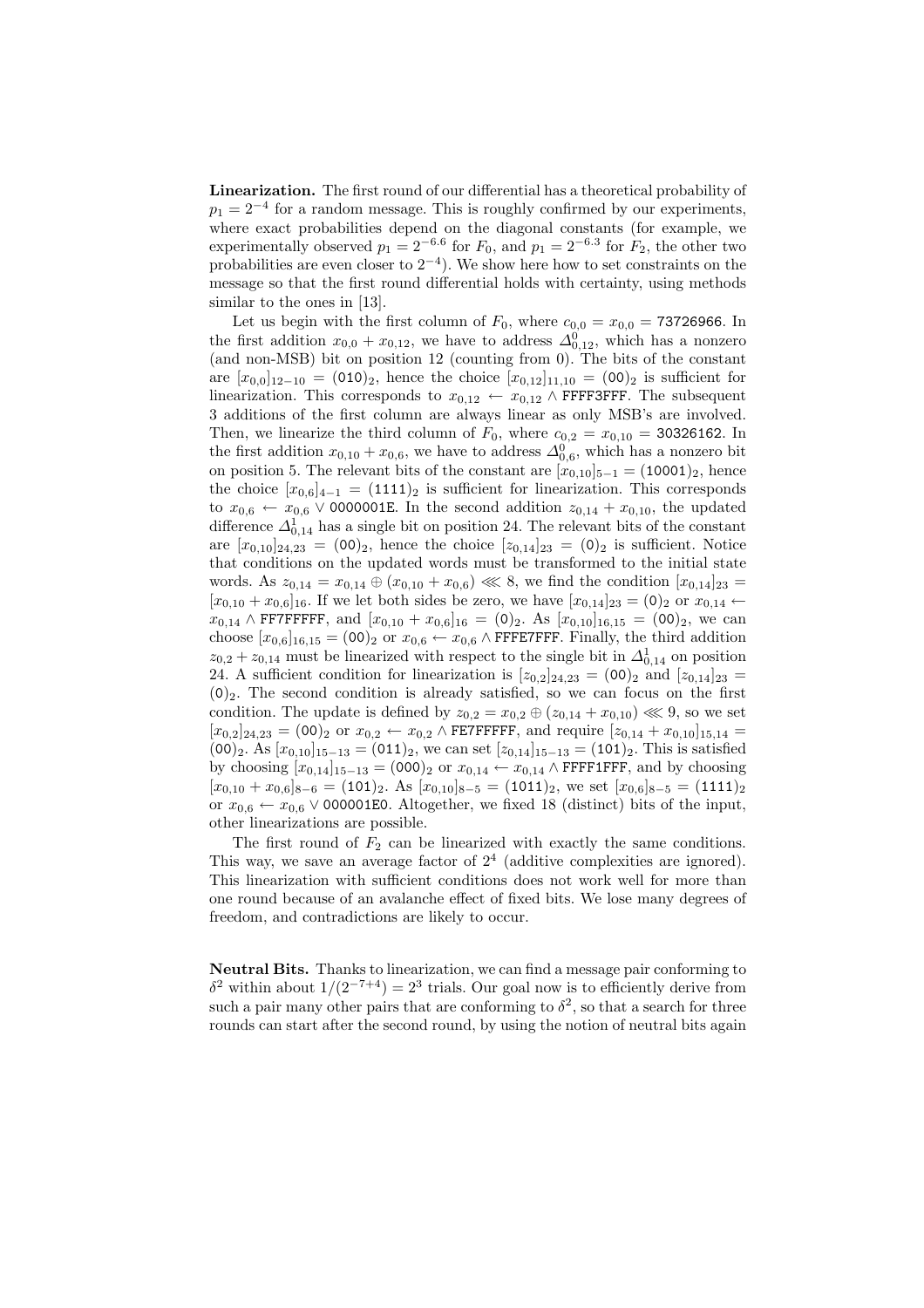(cf. §3.3). Neutral bits can be identified easily for a fixed pair of messages, but if several neutral bits are complemented in parallel, then the resulting message pair may not conform anymore. A heuristic approach was introduced in [9], using a maximal 2-neutral set. A 2-neutral set of bits is a subset of neutral bits, such that the message pair obtained by complementing any two bits of the subset in parallel also conform to the differential. The size of this set is denoted n. In general, finding a 2-neutral set is an NP-complete problem—the problem is equivalent to the Maximum Clique Problem from graph theory, but good heuristic algorithms for dense graphs exist, see e.g. [10]. In the case of Rumba, we compute the value *n* for different message pairs that conform to  $\delta^2$  and choose the pair with maximum n. We observe that about  $1/2$  of the  $2^n$  message pairs (derived by flipping some of the n bits of the 2-neutral set) conform to the differential<sup>5</sup>. This probability  $p$  is significantly increased, if we complement at most  $\ell \ll n$  bits of the 2-neutral set, which results in a message space (not at most  $\ell \ll n$  bits of the 2-neutral set, which results in a message space (not contradicting with the linearization) of size about  $p \cdot {n \choose \ell}$ . At this point, a full collision for 3 rounds has a reduced theoretical complexity of  $2^{85-\frac{7}{7}}/p = 2^{78}/p$ (of course, p should not be smaller than  $2^{-3}$ ). Since we will have  $p > \frac{1}{2}$  for a suitable choice of  $\ell$ , the complexity gets reduced from  $2^{85}$  to less than  $2^{79}$ .

# 4.3 Experimental Results

We choose a random message of low weight, apply the linearization for the first round and repeat this about  $2^3$  times until the message pairs conforms to  $\delta^2$ . We compute then the 2-neutral set of this message pair. This protocol is repeated a few times to identify a message pair with large 2-neutral set:

- For  $F_0$ , we find the pair of states  $(X_0, X'_0)$  of low weight, with 251 neutral bits and a 2-neutral set of size 147. If we flip a random subset of the 2 neutral bits, then the resulting message pair conforms to  $\delta^2$  with probability  $Pr = 0.52$ .  $\mathbf{r}$ 

$$
X_0=\begin{pmatrix}73726966\ 00000400\ 00000080\ 00200001\\ 00002000\ 6{\tt d}755274\ 000001{\tt f}{\tt e}\ 02000008\\ 00000040\ 00000042\ 30326162\ 10002800\\ 00000080\ 00000000\ 01200000\ 636{\tt f}{\tt e}{\tt e}{\tt 2}\end{pmatrix}
$$

– For  $F_2$ , we find the pair of states  $(X_2, X_2')$  of low weight, with 252 neutral bits and a 2-neutral set of size 146. If we flip a random subset of the 2 neutral bits, then the resulting message pair conforms to  $\delta^2$  with probability  $Pr = 0.41.$  $\mathbf{r}$ 

| $X_2 =$ |  | $\begin{pmatrix} 72696874 & 00000000 & 00040040 & 00000400 \\ 00008004 & 6{\tt d}755264 & 000001{\tt f}{\tt e} & 06021184 \\ 00000000 & 00800040 & 30326162 & 00000000 \\ 00000300 & 00000400 & 04000000 & 636{\tt f}{\tt 6c62} \end{pmatrix}$ |
|---------|--|------------------------------------------------------------------------------------------------------------------------------------------------------------------------------------------------------------------------------------------------|
|         |  |                                                                                                                                                                                                                                                |
|         |  |                                                                                                                                                                                                                                                |
|         |  |                                                                                                                                                                                                                                                |

 $5$  In the case of SHA-0, about  $1/8$  of the  $2<sup>n</sup>$  message pairs (derived from the original message pair by complementing bits from the 2-neutral set) conform to the differential for the next round.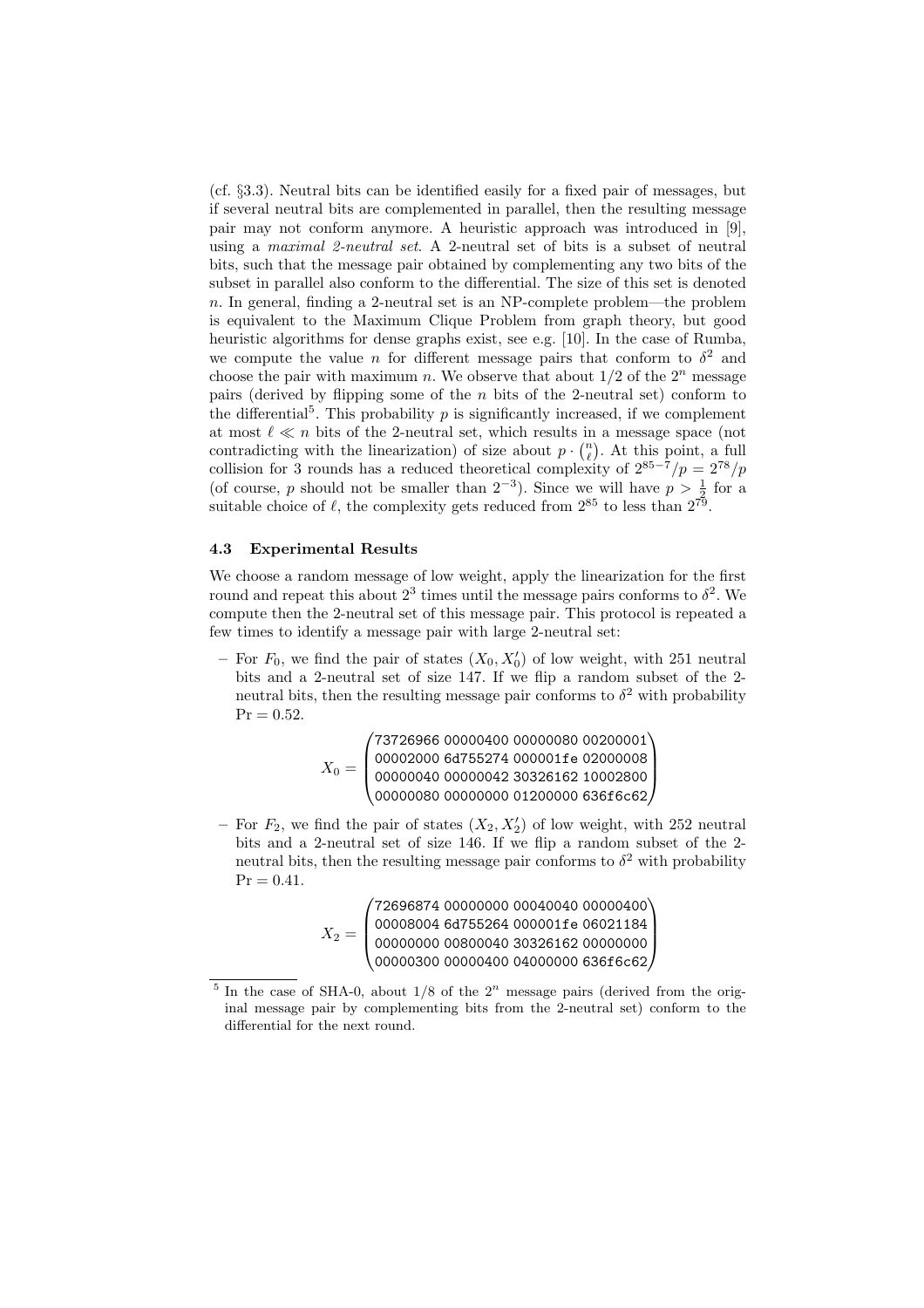Given these pairs for 2 rounds, we perform a search in the 2-neutral set by flipping at most 10 bits (that gives a message space of about  $2^{50}$ ), to find pairs that conform to  $\delta^3$ . This step has a theoretical complexity of about  $2^{34}$  for each pair (which was verified in practice). For example, in  $(X_0, X'_0)$  we can flip the bits  $\{59, 141, 150, 154, 269, 280, 294, 425\}$  in order to get a pair of states  $(\bar{X}_0, \bar{X}'_0)$ that conforms to  $\delta^3$ . In the case of  $(X_2, X_2')$ , we can flip the bits {58, 63, 141, 271, 304, 317, 435, 417, 458, 460} in order to get a pair of states  $(\bar{X}_2, \bar{X}_2')$  that conforms to  $\delta^3$ .

$$
\bar{X}_0=\begin{pmatrix}73726966~08000400~00000080~00200001\\04400000~6d755274~000001f\text{e}~02000008\\01002040~00000002~30326162~10002800\\00000080~00000200~01200000~636f\text{c}c62\end{pmatrix}
$$
\n
$$
\bar{X}_2=\begin{pmatrix}72696874~84000000~00040040~00000400\\00008000~20810040~30326162~00000000\\00008000~20810040~30326162~00000000\\00000300~00080402~04001400~636f\text{c}c62\end{pmatrix}
$$

At this point, we have collisions for 3-round Rumba without feedforward, hence  $\Delta_0^3 \oplus \Delta_2^3 = 0$ . If we include feedforward for the above pairs of states, then  $\nabla_0^3 \oplus \nabla_2^3$ has weight 16, which corresponds to a near-collision. Note that a near-collision indicates non-randomness of the reduced-round compression function (we assume a Gaussian distribution centered at 256). This near-collision of low weight was found by using a birthday-based method: we produce a list of pairs for  $F_0$  that conform to  $\delta^3$  (using neutral bits as above), together with the corresponding value of  $\nabla_0^3$ . The same is done for  $F_2$ . If each list has size N, then we can produce  $N^2$  pairs of  $\nabla_0^3 \oplus \nabla_2^3$  in order to identify near-collisions of low weight.

However, there are no neutral bits for the pairs  $(\bar{X}_0, \bar{X}'_0)$  and  $(\bar{X}_2, \bar{X}'_2)$  with respect to  $\delta^3$ . This means that we cannot completely separate the task of finding full collisions with feedforward, from finding collisions without feedforward (and we can not use neutral bits to iteratively find pairs that conform to  $\delta^4$ ). To find a full collision after three rounds, we could perform a search in the 2-neutral set of  $(X_0, X'_0)$  and  $(X_2, X'_2)$  by flipping at most 20 bits. In this case, the resulting pairs conform to  $\delta^2$  with probability at least  $Pr = 0.68$ , and the message space has a size of about  $2^{80}$ . The overall complexity becomes  $2^{78}/0.68 \approx 2^{79}$  (compared to  $2^{85}$  without linearization and neutral bits). Then, we try to find near-collisions of low weight for 4 rounds, using the birthday method described above. Within less than one minute of computation, we found the pairs  $(\bar{X}_0, \bar{X}'_0)$  and  $(\bar{X}_2, \bar{X}_2)$ such that  $\nabla_0^4 \oplus \nabla_2^4$  has weight 129. Consequently, the non-randomness of the differential is propagating up to 4 rounds.

$$
\bar{\bar{X}}_0=\begin{pmatrix}73726966\ 00020400\ 00000080\ 00200001\\ 00002400\ 6d755274\ 000001fe\ 02000008\\ 00000040\ 00220042\ 30326162\ 10002800\\ 00000080\ 00001004\ 01200000\ 636f6c62\end{pmatrix}
$$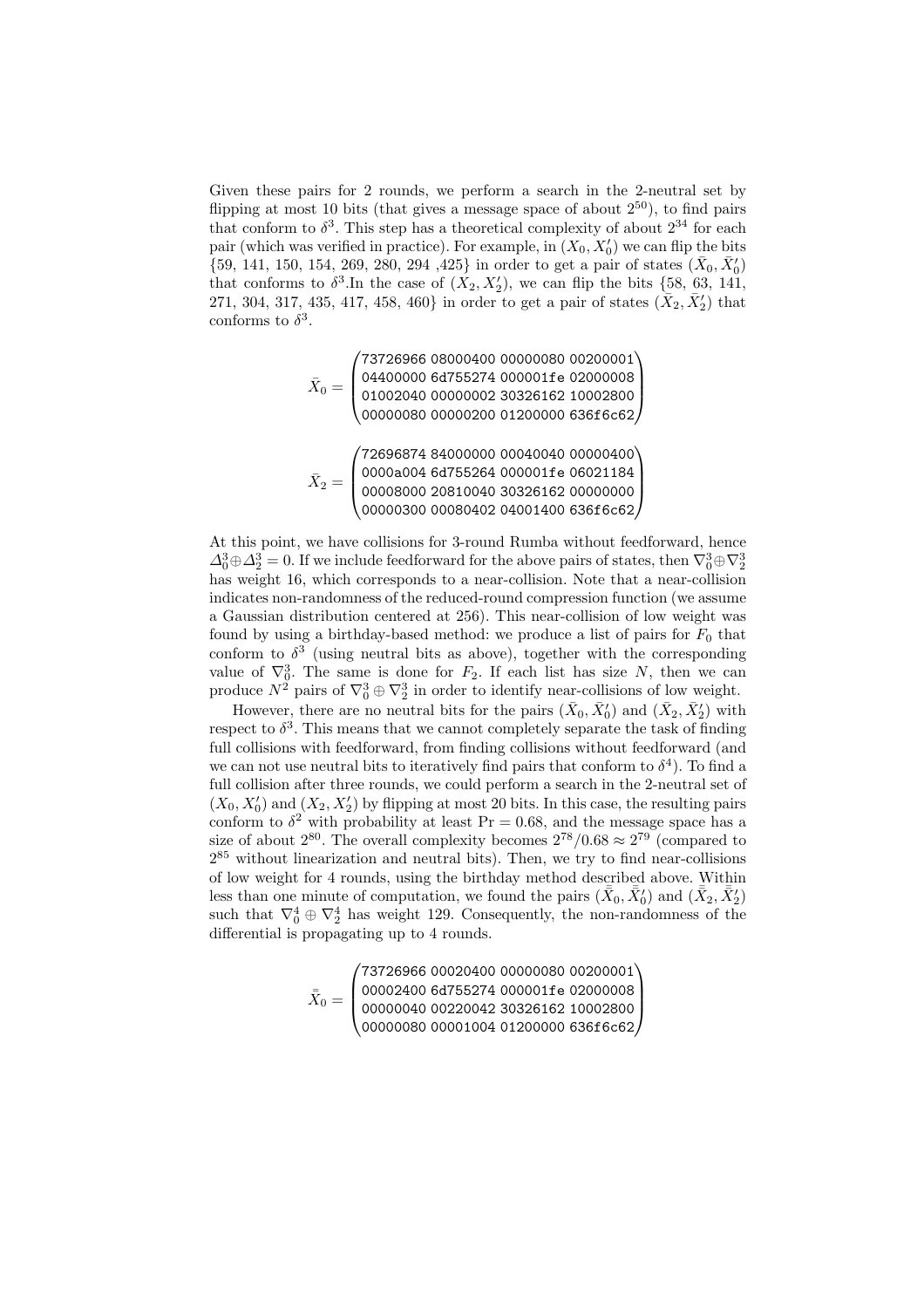$$
\bar{\bar{X}}_2=\begin{pmatrix}72696874&00001000&80040040&00000400\\00008804&6d755264&000001fe&06021184\\00000000&80800040&30326162&00000000\\00000300&00000450&04000000&636f6c62\end{pmatrix}
$$

# 5 Conclusions

We presented a novel method for attacking reduced-round Salsa20 and ChaCha, inspired by correlation attacks and by the notion of neutral bits. This allows to give the first attack faster than exhaustive search on the stream cipher Salsa20/8 with a 256-bit key. For the compression function Rumba the methods of linearization and neutral bits are applied to a high probability differential to find collisions on 3-round Rumba within  $2^{79}$  trials, and to efficiently find low weight near collisions on 3-round and 4-round Rumba.

# Acknowledgments

The authors would like to thank Dan Bernstein for insightful comments on a preliminary draft, the reviewers of FSE 2008 who helped us to improve the clarity of the paper, and Florian Mendel for his proofreading. J.-Ph. Aumasson is supported by the Swiss National Science Foundation (SNF) under project number 113329. S. Fischer is supported by the National Competence Center in Research on Mobile Information and Communication Systems (NCCR-MICS), a center of the SNF under grant number 5005-67322. W. Meier is supported by Hasler Foundation (see http://www.haslerfoundation.ch) under project number 2005. C. Rechberger is supported by the Austrian Science Fund (FWF), project P19863, and by the European Commission through the IST Programme under Contract IST-2002-507932 ECRYPT.

# References

- 1. Thomas Baignères, Pascal Junod, and Serge Vaudenay. How far can we go beyond linear cryptanalysis? In Pil Joong Lee, editor, ASIACRYPT, volume 3329 of LNCS, pages 432–450. Springer, 2004.
- 2. Mihir Bellare and Daniele Micciancio. A new paradigm for collision-free hashing: Incrementality at reduced cost. In Walter Fumy, editor, EUROCRYPT, volume 1233 of LNCS, pages 163–192. Springer, 1997.
- 3. Daniel J. Bernstein. ChaCha, a variant of Salsa20. See http://cr.yp.to/chacha. html. See also [8].
- 4. Daniel J. Bernstein. Salsa20 and ChaCha. eSTREAM discussion forum, May 11, 2007.
- 5. Daniel J. Bernstein. Salsa20. Technical Report 2005/025, eSTREAM, ECRYPT Stream Cipher Project, 2005. See also http://cr.yp.to/snuffle.html.
- 6. Daniel J. Bernstein. Salsa20/8 and Salsa20/12. Technical Report 2006/007, eS-TREAM, ECRYPT Stream Cipher Project, 2005.